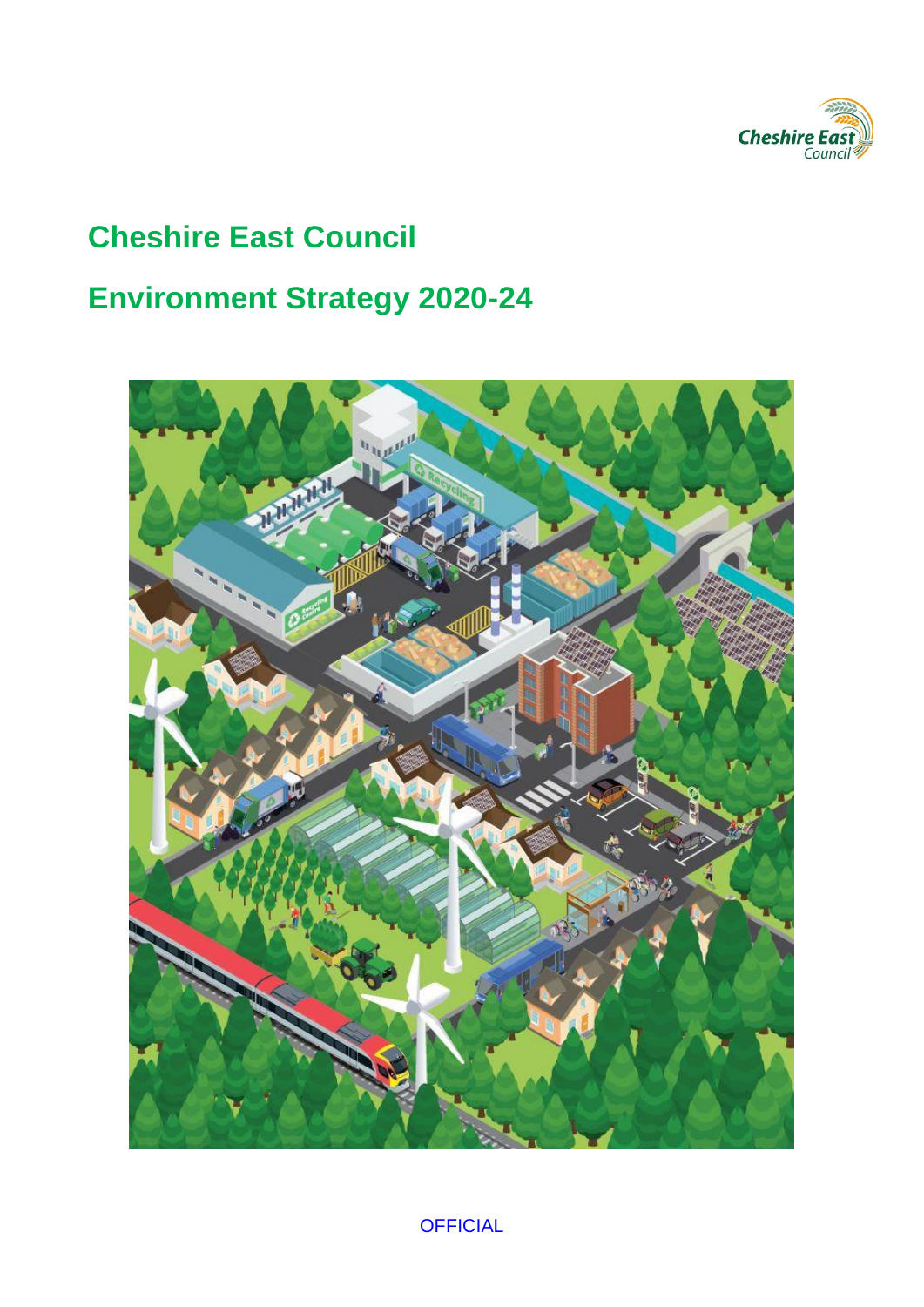#### **INTRODUCTION**

At the Council meeting on 22 May 2019 the Elected Members of Cheshire East Council approved the following Notice of Motion<sup>1</sup>:

"This Council notes that on 1 May Parliament declared an environment and climate emergency and

- a) Requests that a Cheshire East Environmental Strategy is brought forward as a matter of urgency;
- b) Commits to the target of Cheshire East Council being carbon neutral by 2025 and asks that details of how to meet this commitment are included in the Environmental Strategy:
- c) Will work to encourage all businesses, residents and organisations in Cheshire East to reduce their carbon footprint by reducing energy consumptions and promoting healthy lifestyles."

It is widely accepted that climate change is happening as a result of human activity, as is the fact that we need to do things differently, both to adapt to the impact and reduce the extent of change in the long term. The effects are being felt at a global level with higher land and sea temperatures, rising sea levels and extreme weather patterns. The impact of extreme weather is being felt at a local level also, whether it be the impact on homes and businesses from increased incidents of flooding or the impact on the elderly and vulnerable from extreme heat.

The Climate Change Act  $2008<sup>2</sup>$  introduced a legally binding target for the UK to reduce greenhouse gases by 80% by 2050 against a 1990 baseline. In June 2019 the UK Prime Minister announced a revised target - the UK will cut emissions to net zero by 2050<sup>3</sup>.

The UK Government published its 25-Year Environment Plan<sup>4</sup> in 2018. Central to this plan is climate change and it sets out its goals for "cleaner air and water; plants and animals which are thriving; and a cleaner, greener country for us all." The Government's Plan acknowledges that it will require work across society - citizens, businesses, local councils, charities and other non-profit organisations - to make sure that responsible attitudes towards the environment become the norm to secure lasting change.

The Environment Bill<sup>5</sup>, designed to deliver against the priorities set out in the 25-Year Environment Plan, was re-introduced to parliament on 30 January 2020 following the general election. Upon introducing the Bill, the Secretary of State wrote to local authority Chief Executives across the UK reaffirming the importance of central and local government working together to protect and improve the environment, and explaining how the Bill would bolster the role of local government in responding to environmental issues at a local level, leading specific and locally appropriate responses and driving innovation.

As well as responding to climate change, the Council is committed to protecting and enhancing the built and natural environment of the borough and how this relates to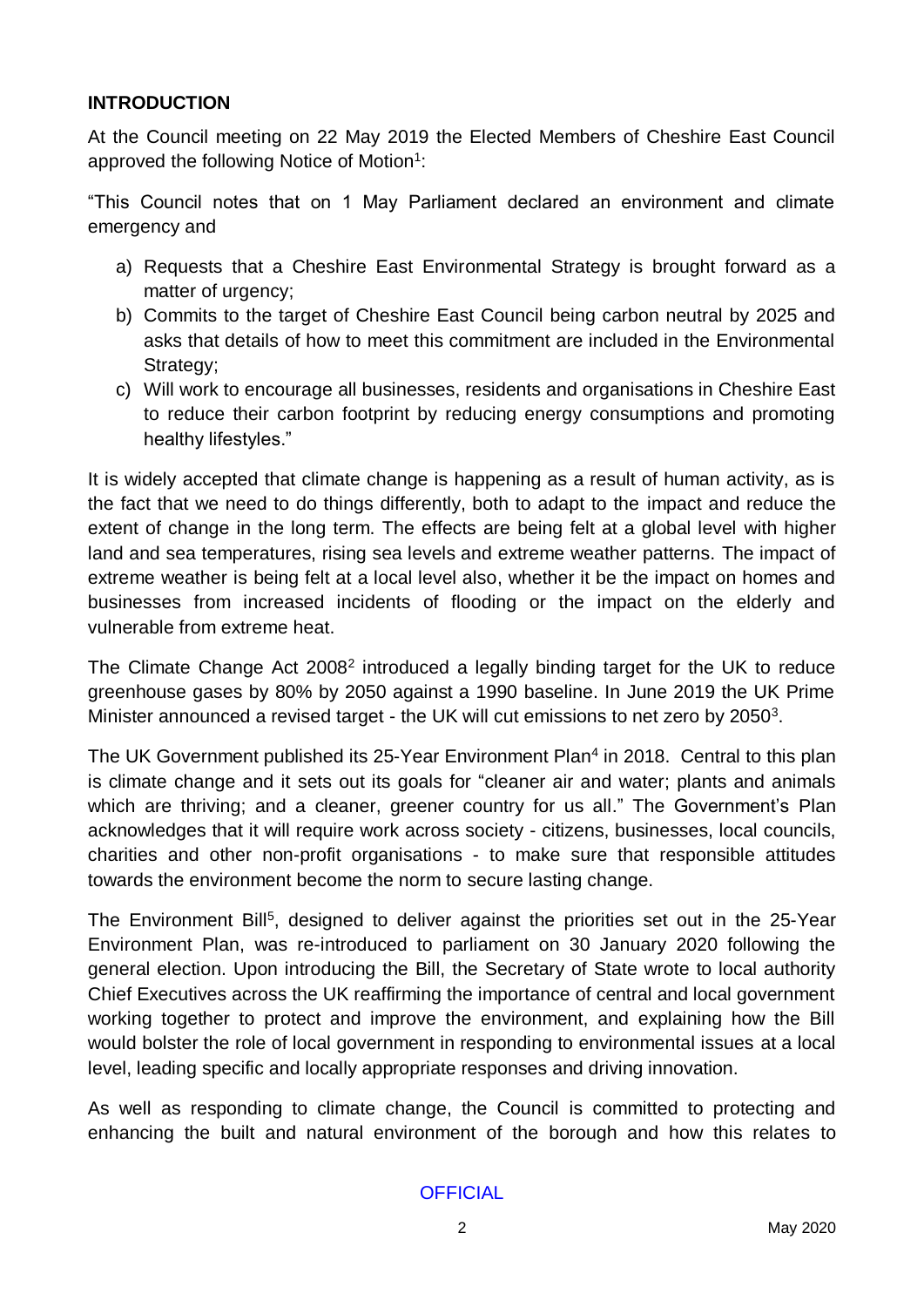residents, visitors and business. Spending time in the natural environment also has a positive impact on people's mental and physical health and wellbeing, helping people to live well and for longer.

This Environment strategy sets out our strategic goals and summarises the key strategies and action plans that will ensure we deliver these goals through our service delivery, regulatory activity, projects, and partnerships. It also provides a policy framework for the Council to evaluate all emerging strategies, policies, action plans, and projects to consider the environmental and climate change impact and how they can contribute positively to the goals of this strategy. It will ensure that the Council provides strong environmental leadership and stewardship. Everything we do as a council should consider the implications on climate change and the natural environment.

- **1. Cheshire East Council will be carbon neutral by 2025**
	- ➢ **Carbon Action Plan**
- **2. Reduce waste** ➢ **Municipal Waste Strategy**
- **3. Improve air quality** ➢ **Air Quality Strategy, Air Quality Action Plan**
- **4. Ensure new development is sustainable**
	- ➢ **Local Plan**
- **5. Increase sustainable transport and travel** ➢ **Local Transport Plan**
- **6. Protect and enhance our natural environment** ➢ **Green Infrastructure Plan**

The Council has developed a new Economic Strategy for the Borough that outlines the main priorities that will support inclusive and sustainable growth. This promotes a 'sustainable approach' to growth through encouraging businesses, residents, visitors and organisations across Cheshire East to reduce their carbon footprint and to protect and enhance our natural environment. There are interdependencies between the Environment and Economic strategies that need to be closely managed to ensure economic aspirations do not have a detrimental effect on the environment. However, delivering sustainable infrastructure and business environments could be a significant attractor for business to invest in the borough.

The Environment Strategy also complements the Cheshire East Health and Wellbeing Strategy<sup>6</sup> as attractive and accessible green spaces enable people to access outdoor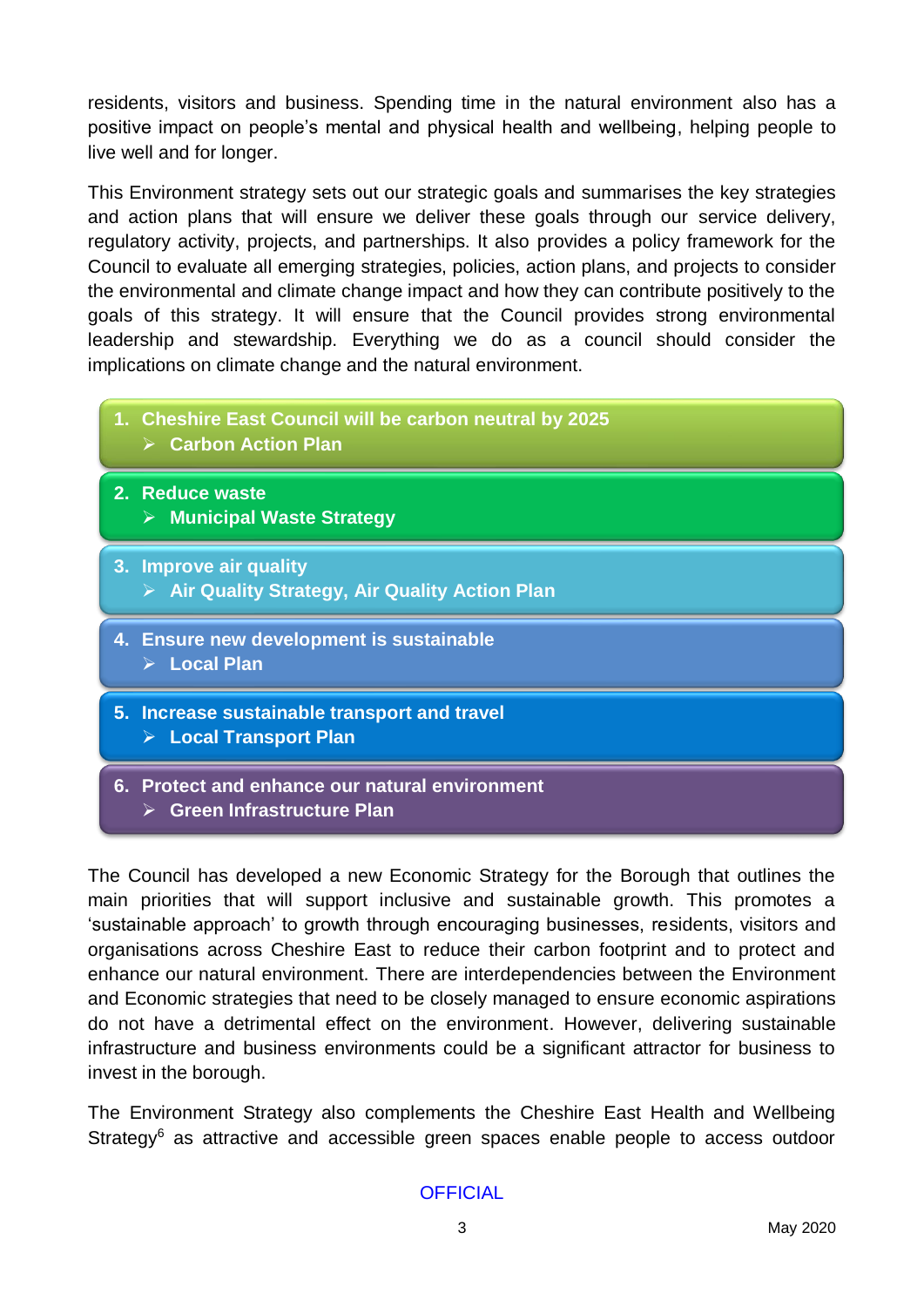space for the mental and physical health benefits. We will promote access to our natural environments and inspire more people to use green spaces for the health benefits.

## **ENCOURAGING BEHAVIOUR CHANGE**

Supporting and encouraging changes in day to day behaviour, habits and expectations of residents, Council staff, council customers, local businesses and other stakeholders will be an important part of the council's activities to deliver this strategy.

The council has a number of platforms and opportunities to engage and educate different audiences about climate change and the environmental impacts of their day to day lives. This includes access to local media through media releases and feature articles, social media activity, web content, and internal communications activity.

A programme of campaigns will be delivered to raise awareness of issues and nudge people towards simple changes and the day-to-day lifestyle choices that they can make in order to reduce their carbon footprint and protect and enhance our environment. This programme will be coordinated with the work of partners, commissioned services and national and international awareness days / weeks, to maximise reach and traction. This will include content and opportunities to engage around issues such as sustainable travel, recycling, household energy, making space for wildlife, and reducing energy consumption in the workplace.

## **MEASURING PROGRESS**

We will measure and report progress and impact through key outcome indicators such as carbon emissions, waste re-use and recycling rates, and air quality. Our decision-making reports now include a section to consider the implications of the recommendations on climate change. Carbon accounting will be embedded into our business planning and financial investment practices and procedures.

We will produce a report in 2022 to update on progress against our goals and review our action plans to ensure they reflect our broader strategic planning and learning.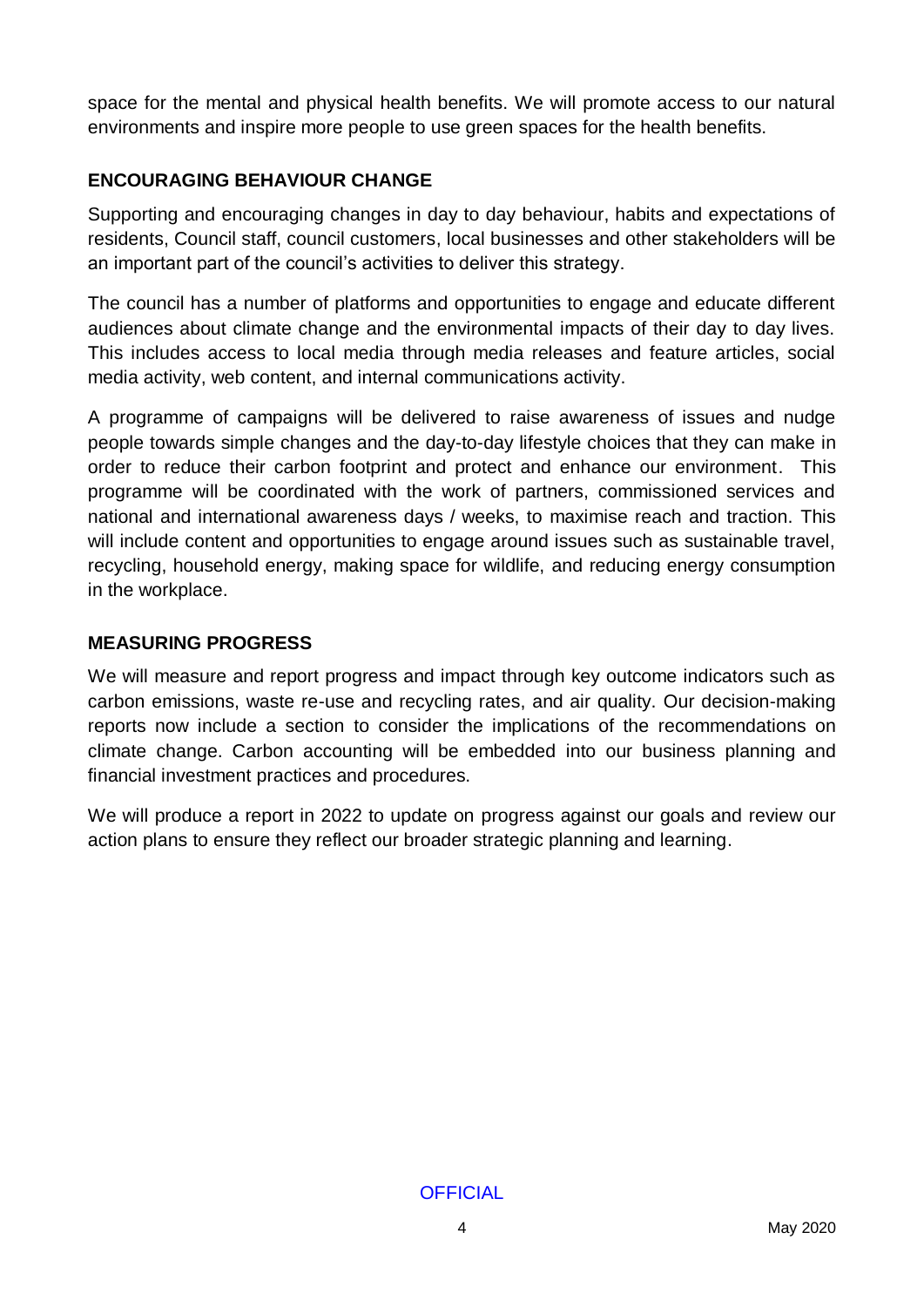## **1. A CARBON NEUTRAL COUNCIL BY 2025**

Climate change is a global issue, threatening unpredictable and potentially irreversible damage to our planet. It is in everyone's interest to be part of the solution and the Council will lead by example locally by taking action to reduce our carbon emissions and become a Carbon Neutral Council by 2025.

The Council has already reduced carbon emissions by 55% since 2010 through initiatives to reduce carbon and introduce renewal energy sources to our buildings and streetlighting. The Council has produced its Carbon Action Plan<sup>7</sup> to set out how it will achieve carbon neutrality by 2025 and how it will influence wider carbon emission reductions across the borough.

The current carbon footprint of the Council has been assessed to be 15,447 t/CO2e (tonnes of carbon dioxide equivalent). To achieve carbon neutrality the Council recognises that it has a range of influences on carbon emissions depending upon the amount of control it has. The scope of the carbon neutrality ambition for 2025 are those emissions which the Council has direct operational control.

Currently carbon for the Borough is estimated to be 2,518,000 t/CO2e, of which 38% is On-Road Non-Electric (transport fuels), 35% is Stationary Energy Non-electric (heating and process gas), and 24% is Stationary Energy Electric (electricity use). The residual are small amounts of landfill and rail emissions. Going forward the emissions in the Borough should decrease in line with the UK Government's 2050 zero carbon objective; however, there is a significant amount of influence the council will bring locally to facilitate this.

The action plan to reduce emissions is broken down into 5 areas:

- **Behaviour Change and Internal Policy** Actions that focus on internal policy, culture and behaviour of the council (e.g. decision-making and procurement process). Changes in this category are generally the least financially intensive and can be initiated quickly. It is also important to drive actions in this area as an enabler and stimulus of further action in the wider borough.
- **Energy Demand Reduction** Focused on council operations and assets (e.g. council buildings, fleet), but unlike the above, relates to more tangible, capital investment related actions that the council can take to use less energy and fuel, and improve efficiency.
- **Increase Low Carbon Energy Supply** Alongside a reduction in energy demand, it is necessary to improve the supply of energy by using renewable sources. This includes both a council and borough-wide focus for action, as measures will commonly deliver benefits at scale that can provide opportunity for stakeholders beyond just the council.
- **Natural Capital** similar to energy supply, the council has the opportunity to progress action both on its own land estate and within the borough more widely.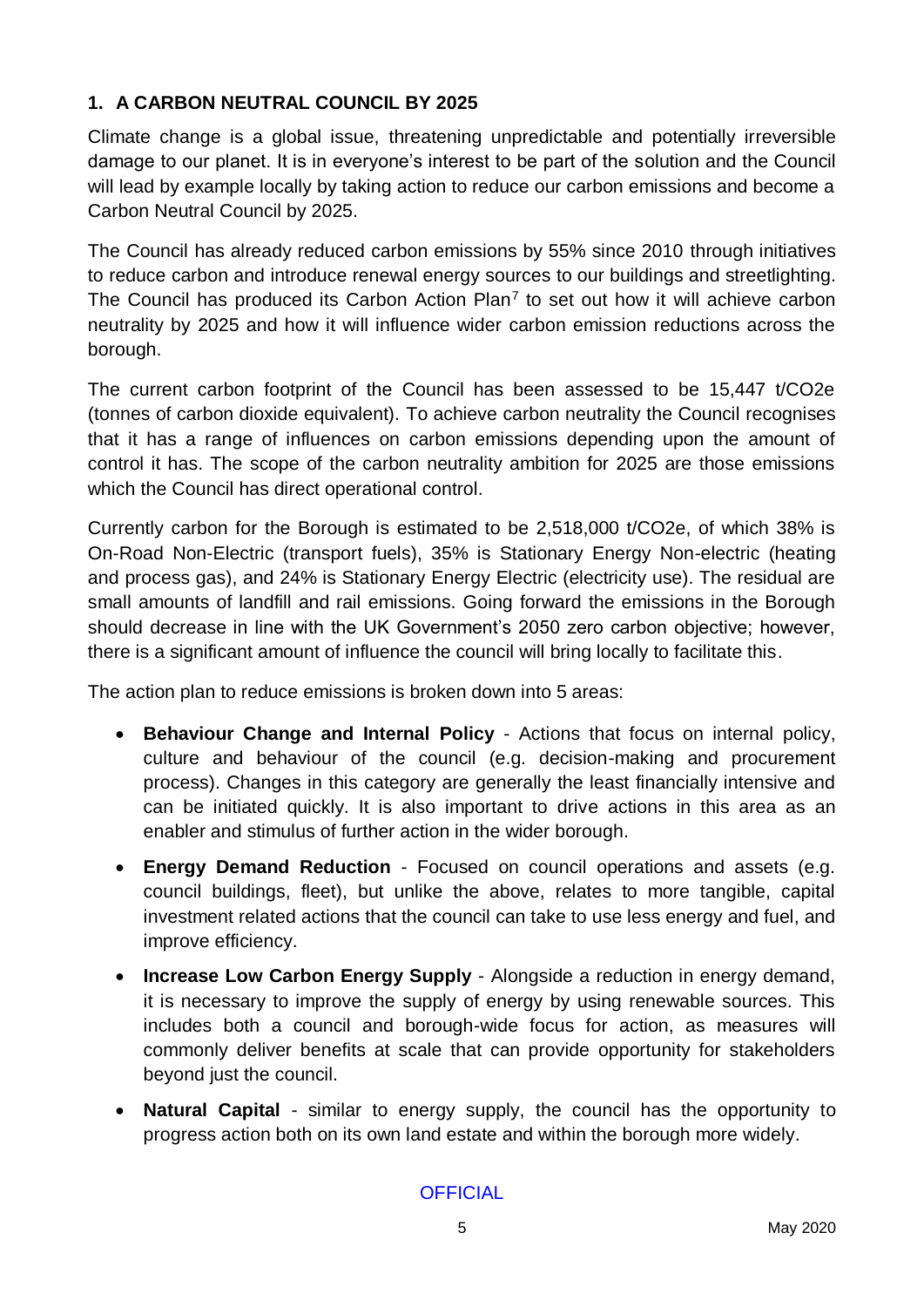• **Reducing Borough-wide Emissions/External Policy** - Although these emissions may be under the least influence from the council, in-borough emissions must also reach net zero to keep the UK on track with the national target. The council's role becomes one of a partner and facilitator amongst the community and local businesses, but there is the potential to offset direct council emissions through this work.

It is anticipated that these actions, alongside decarbonisation of the electricity grid, will save 6,315 t/CO2e, a 41% reduction. The Council will therefore need to plan to offset a minimum of 9,132 t/CO2e. This will be done through two mechanisms:

- Green Electricity the residual carbon from electricity can be offset with purchase of green electricity. The Council will prioritise purchase from local energy generating projects where available. This is expected to save 2,051 t/CO2e.
- **Authority Based Insets**  the remaining 7,081 t/CO2e will be offset through local offsetting projects, described as 'insets' because they are within the scope of the council's control, in this instance the borough. It is anticipated that this will initially be an even 50/50 split between carbon sequestration, such as large-scale treeplanting, and reduction projects, such as renewable energy generation.

The below diagram outlines the relative contribution of all activity to achieve carbon neutrality by 2025.

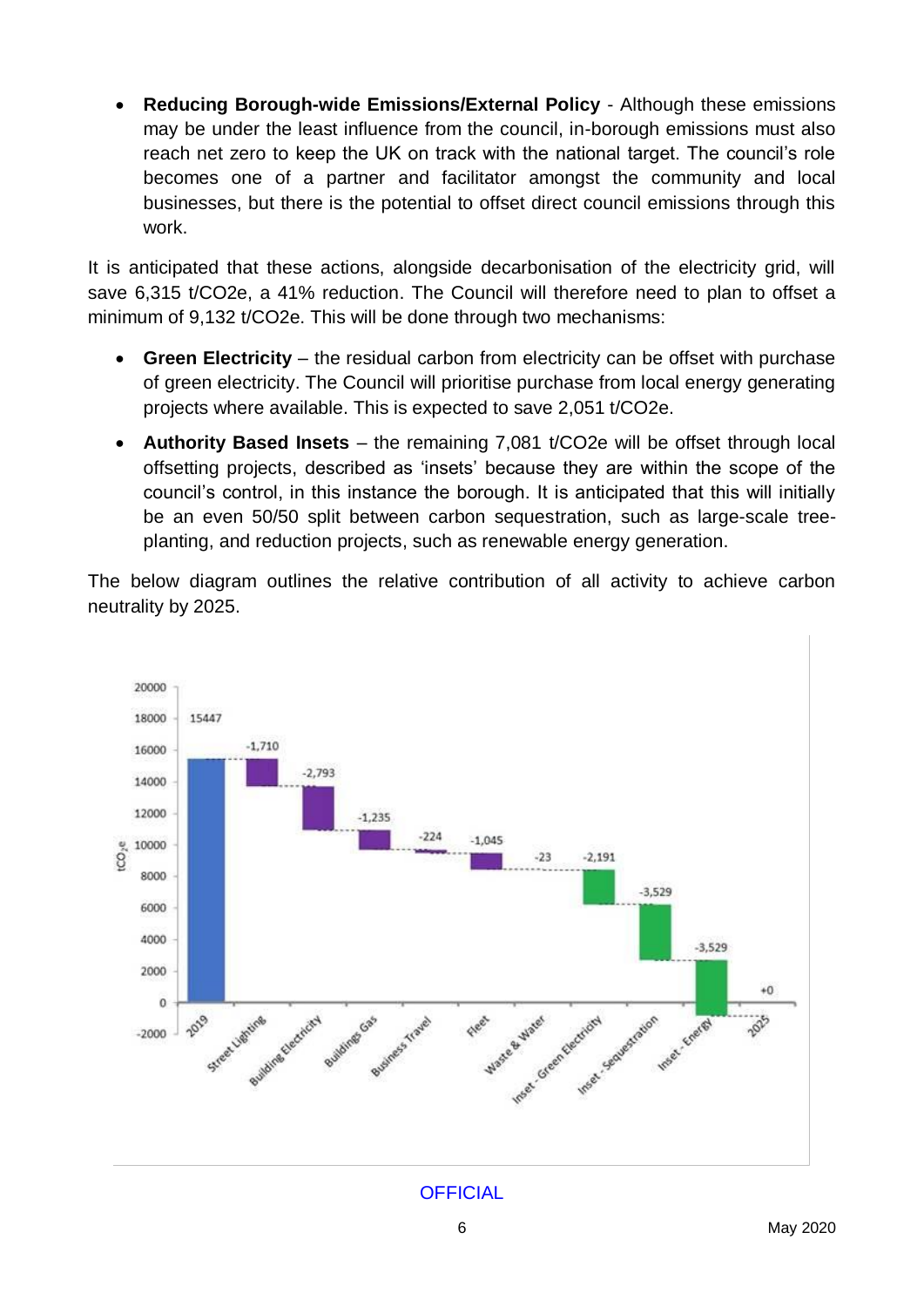In order to ensure that this level of emissions is reached, each service area within the Council will be allocated a carbon budget and will be required to develop a costed implementation plan to deliver this. Progress against these carbon budgets will be reported though the Council's performance management system.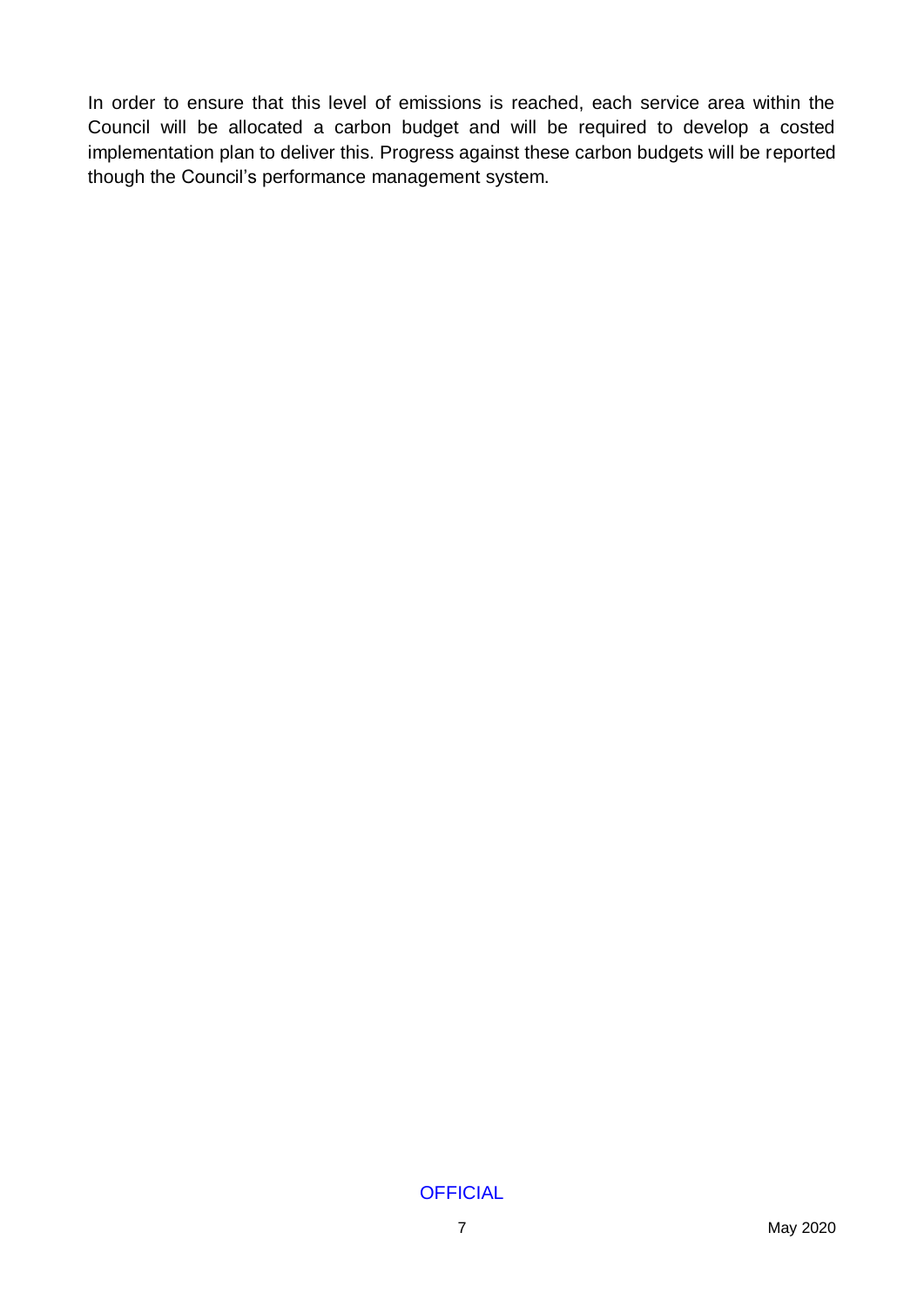#### **2. REDUCE WASTE**

A key objective of sustainable development is to produce less waste and as far as possible use it as a resource. In Cheshire East the waste produced in our community needs to be sustainably managed in order to protect the environment and help to achieve the Government's key aim of moving towards a 'zero waste economy'.

In 2018 the Government published its Resources and Waste Strategy – Our Waste, Our Resources: A strategy for England. This set out the ambition to preserve material resources by minimising waste, promoting resource efficiency, and moving towards a circular economy. It also advocated minimising the damage caused to our natural environment by reducing and managing waste safely and carefully, and by tackling waste crime.

The draft Environment Bill will take forward the ambitions set out in the Government's Resources and Waste Strategy and will ensure that, under the 'polluter pays' principle, producers can be held responsible for the full net costs of managing the packaging that they produce at the end of its life, reducing local authorities' financial burdens from waste management. The draft Bill also includes the powers to introduce a deposit return scheme whereby consumers pay a deposit for the single-use container (e.g. a plastic bottle) at the point of purchase which is then returned to the consumer where they bring back the container for recycling.

It should be noted that the Government has also proposed minimum service standards designed to ensure consistency in the materials collected for recycling by all English local authorities. However, there are certain aspects, such as separate collections of dry recyclables and weekly food waste collections, that may require changes to our current service. Further consultation on the details of these schemes is expected in 2020.

The Council has produced its revised Municipal Waste Management Strategy 2030 to ensure its objectives are still relevant in the changing waste industry and national policy framework. The Council is responsible for the management of all household waste within the borough. This means making adequate provision for a range of waste management facilities which enable waste to be re-used, recycled or recovered wherever possible, and only disposed of as the last option in accordance with the overarching principle of the 'Waste Hierarchy'. In 2018/19 total local authority collected waste was 181,288 tonnes. Just over half of this was recycled, composted or re-used (52%); the majority of the remainder was sent to an energy from waste facility, with only around 5% going to landfill. Since 2012 the Council has consistently exceeded the national 2020 recycling target of 50%.

The Council provides a range of services for the collection of municipal waste and litter, including:

- Kerbside collections non-recyclable waste, recycling and garden and food waste
- A bulky waste collection service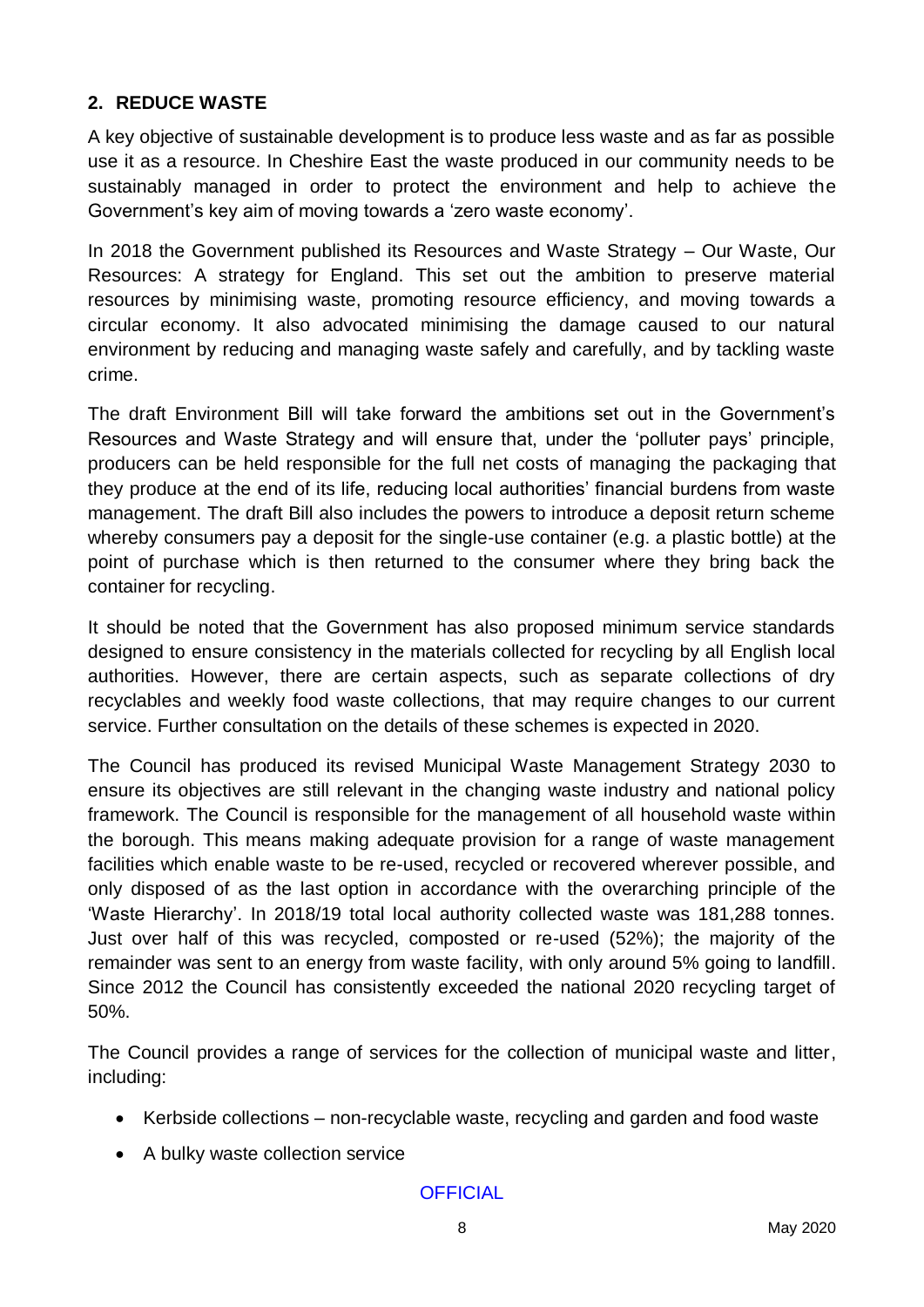- Household waste recycling centres (HWRCs)
- Bring banks
- Street cleansing
- Litter and dog waste bins
- Litter picking
- Clearing of fly tipped waste.

The Municipal Waste Management Strategy is underpinned by the principles of the waste management hierarchy that prioritise not producing waste in the first place, then reusing it followed by recycling and composting. Not producing waste in the first place is by far the best environmental and economic solution to tackling waste.

The Strategy includes objectives to help reduce waste through a range of waste education and awareness initiatives to make waste prevention, reduction and reuse a priority over recycling and disposal. One of the challenges that the authority faces is that Cheshire East is a good place to live and that levels of income are higher than the national average and this is reflected in the higher levels of waste produced per household. At the most local level – at home – reducing what is put in the bin (perhaps by making decisions in the supermarket not to accept over-packaging or using food waste to make compost) all contributes to the objective of reducing the amount of waste produced across Cheshire East. The Council provides a collection service for bulky waste such as items of furniture through a partnership with a third sector partner. In many cases these items can be reused either almost immediately or after some repair and refurbishment. This provides many opportunities to use the waste to the benefit of less advantaged members of our community. We also plan to set up a re-use shop at Macclesfield household waste recycling centre. This will be a pilot for the council and we will see what materials are brought to the site that could be made available through the re-use shop.

## **CASE STUDY – FOOD WASTE CAMPAIGN**

40% of residual waste in our black bin is food waste. In order to address this high figure, Cheshire East has been working hard to encourage residents to waste food by encouraging them to buy less, use leftovers, freeze when possible and from January 2020 to recycle food waste. Our campaigns have aimed to address these issues head on, indicating to residents that by wasting less food they could potentially save themselves around £70 per month (updated from £60 in 2019). Each year we reach on average 7,000 schoolchildren and approx. 8,000 adults during our engagement events. A common theme of our food waste dialogue is clearing confusion over sell-by, use-by and best before dates on packaging as uncertainty around these areas has a direct impact on the volume of food waste collected.

We will also to continue to work in partnership with the commercial and charitable sectors, such as supermarkets and housing trusts, schools and higher education establishments to promote waste reduction, re-use and recycling. We will also continue to build and utilise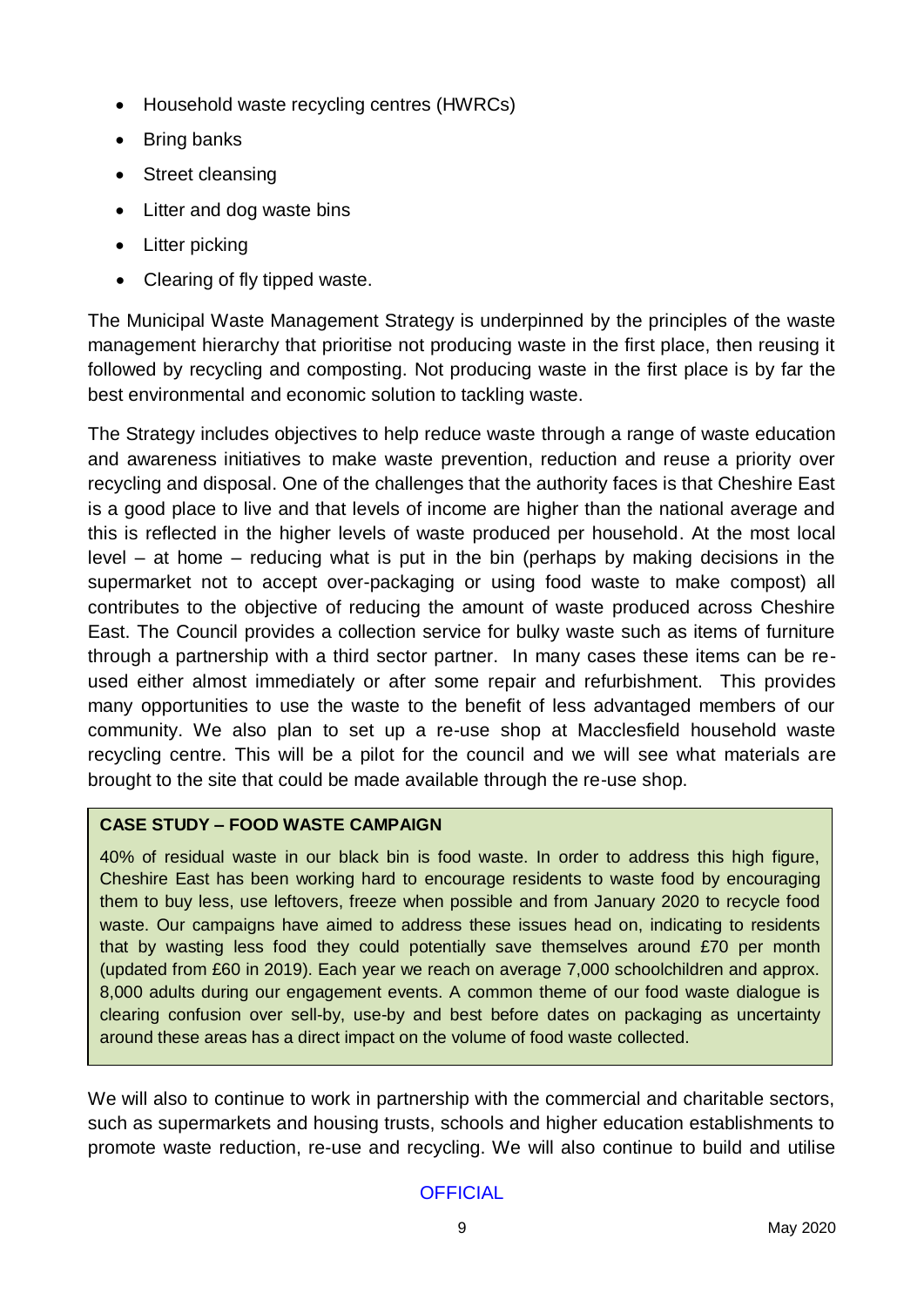our waste prevention volunteer network in communities across the borough. We will continue to support and equip local Clean Teams who come together as volunteers to organise litter picks and clean their local areas.

With an increasing awareness of the harm that our waste can cause to the environment and the need to offer as many opportunities to recycle as possible, the Council will be increasing the number of opportunities to recycle 'on the go'. This will mean a move away from a traditional litter bin only and see the introduction of bins that enable residents to recycle their waste. These bins will initially be located in high footfall areas and some parks.

We will measure the impact of our activity to reduce the overall volume of waste and increase re-use through the Council's performance management system.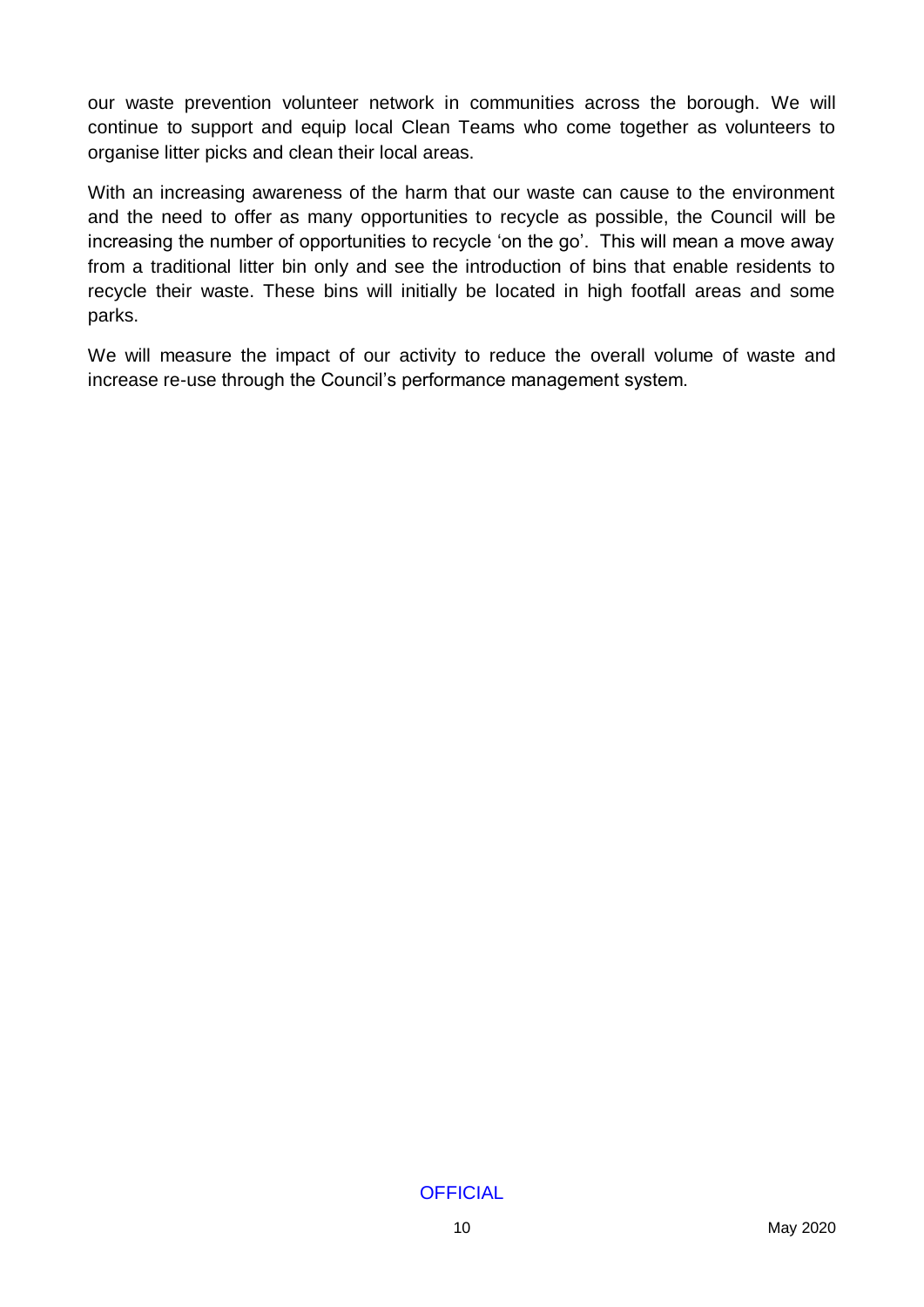#### **3. IMPROVE AIR QUALITY**

Pollution by particulate matter (PM<sub>10</sub> and PM<sub>2.5</sub>) and nitrogen dioxide (NO<sub>2</sub>) can impact public health and cause short and long term health effects. These pollutants also contribute to climate change by affecting sunlight reflection and absorption.

The protection and improvement of the air quality environment is both a national and local priority. Part IV of the Environment Act 1995 requires local authorities to review air quality in their area and designate air quality management areas (AQMA) if improvements are necessary. Where an AQMA is designated an air quality action plan (AQAP) describing the pollution reduction measures must then be put in place to contribute to the achievement of air quality objectives at local level. Local Authorities are required to produce an Annual Status Report describing the strategies employed to improve air quality, the progress made in implementing actions, and to review the planned actions to ensure they reflect the latest understanding of effective air quality mitigation measures. The Air Quality Action Plan and Annual Status Report must be submitted to Defra for assessment and feedback.

The Cheshire East Air Quality Strategy (AQS)<sup>10</sup> was updated in 2018. It provides an overarching strategic framework to deliver air quality improvements within the borough. Its purpose is to support the achievement of the national air quality objectives and raise air quality as an issue for consideration within a wide range of local and regional frameworks including transport and strategic planning. The strategy also acknowledges the need to raise awareness of air quality and its impact upon health within the local community to help residents understand the role that they can play in reducing pollutant concentrations.

The Council adopted an updated Air Quality Action Plan<sup>11</sup> in 2018. This contains general measures that will help improve air quality across the borough and specific measures for each Air Quality Management Area. The measures target traffic management, development control, alternative and active travel, low emission technology and public awareness and education. The actions required to improve air quality in an area requires the active cooperation and commitment of a wide range of council services, partners and the local community.

The Council has published the 2019 Air Quality Annual Status Report<sup>12</sup> which provides an overview of air quality across the borough for the 2018 calendar year. It sets out the results of monitoring, discusses trends in air quality data and outlines strategies employed by Cheshire East Borough Council to improve air quality including any progress with regards to actions contained in the Council's Air Quality Action Plan. Defra have provided their appraisal of the latest Annual Status Report and accepted the report, commenting that the measures within the adopted Air Quality Action Plan are highly detailed and show that the Council have great consideration for improving air quality within their borough. They also commented that the AQMA and diffusion tube mapping is comprehensive and clearly demonstrates the monitoring network, and that monitoring quality assurance/quality control is considered robust.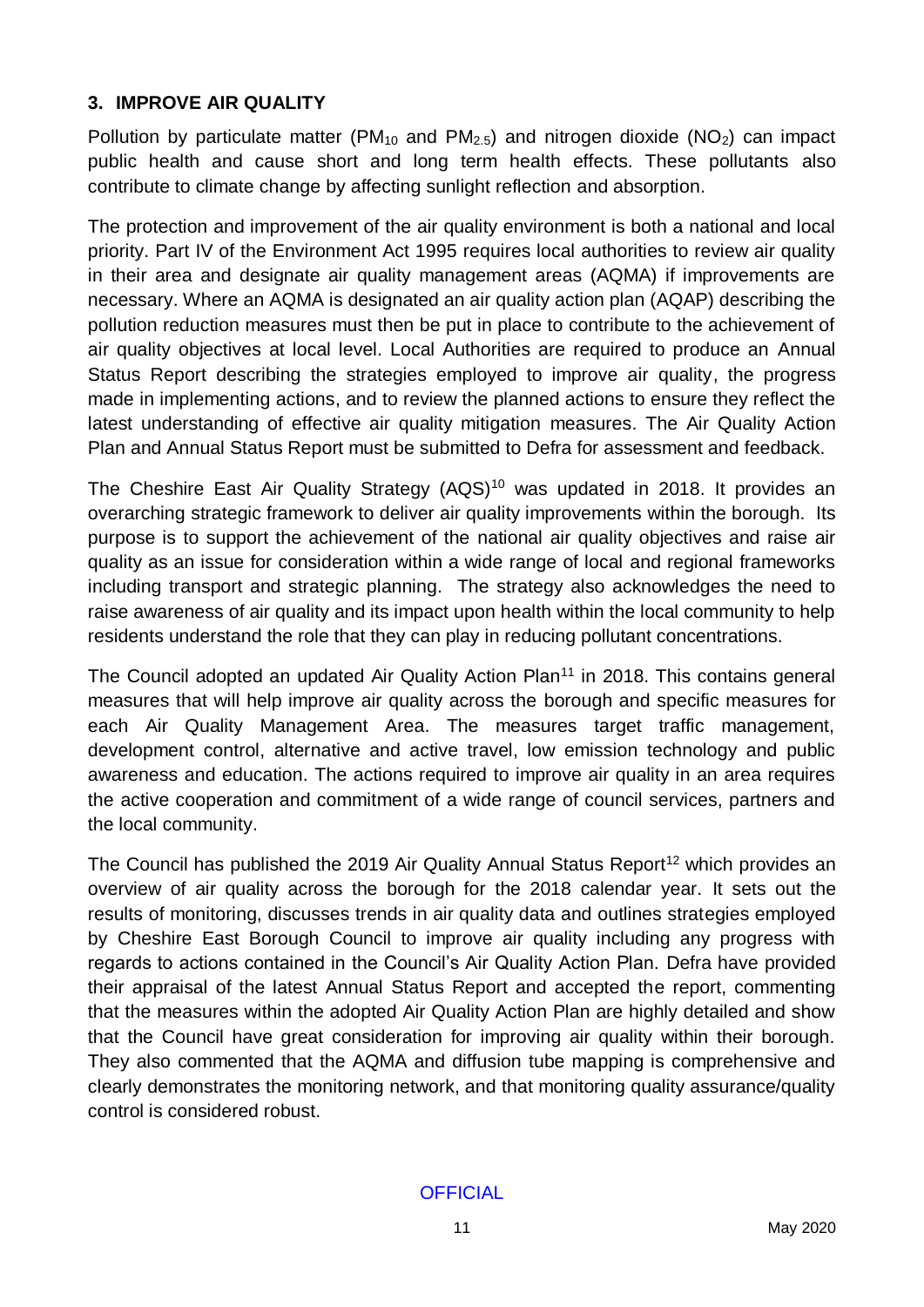Air quality in the borough is generally good, but there are areas where the measured nitrogen dioxide concentrations are exceeding the annual average objective, which is 40μg/m3. There are currently 19 Air Quality Management Areas (AQMAs) within the borough, however, trend data indicates that air quality is starting to improve and some AQMAs may be considered for revocation in the 2020 Annual Status Report.

It is apparent that the main source of air pollution across the borough is due to vehicular emissions and in particular where there are areas of poor traffic flow. For example, as a result of the construction of a bypass for Mere traffic within the AQMA has decreased and this is reflected in the monitoring results. Given this, measures to improve air quality within Cheshire East are focused on reducing vehicular emissions and easing/improving traffic flows through traffic management, development management, alternative and active travel, low emission technology, and also public awareness.

#### **CASE STUDY – AIR QUALITY EDUCATION IN SCHOOLS**

The level of air pollution is currently a regular item on national and local media reports. Therefore, Cheshire East is currently looking at all options to try and educate and where possible, change perceptions with regards to air pollution. To help with this, the air quality team have produced an education package for delivery in schools to raise awareness within Key Stage 2 (KS2), specifically years 5 and 6.

The aim of the education package is to educate children about air pollution and the effects it can have on health. It is hoped that this will enable the children to have a better understanding about the choices they make and the effects these can have on both the environment and their health. The education awareness package includes a short session with hands on activities for the children, delivered by members of the air quality team. It gives children the opportunity to discuss the causes, effects and potential solutions to air pollution.

The number of Air Quality Management Areas is monitored through the Council's performance management system. The overall number of AQMAs should not be considered an indicator of good or bad as identifying AQMAs and actions to improve air quality is positive action. However, the revocation of AQMAs once monitoring confirms a sustained improvement in air quality is the key measure of success. The Annual Status Report is submitted to Defra for assessment and feedback, and is presented to the Environment and Regeneration Overview and Scrutiny Committee before being published on the Council's website.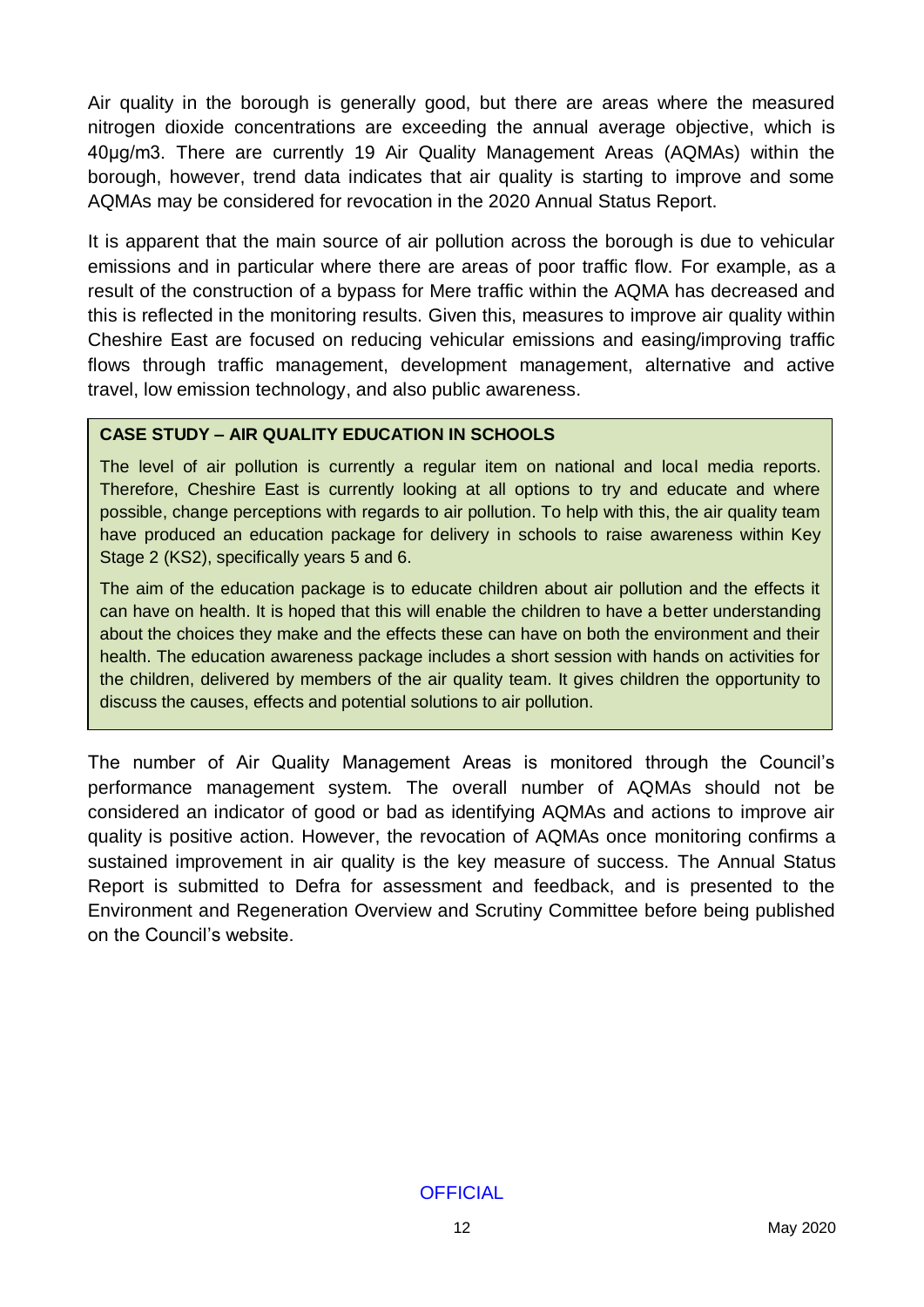## **4. ENSURE NEW DEVELOPMENT IS SUSTAINABLE**

## **4.1 Planning Policy**

The Local Plan is the Council's plan to manage growth and development over future years. It governs all new development, including the change of use of land, and allocates land for new developments such as housing, employment, retailing, infrastructure and community facilities. The Local Plan seeks to meet the objectively assessed needs for development which includes accommodating a realistic element of economic growth-derived development need. The overall growth proposition set out in the Local Plan Strategy, adopted in 2017, is to deliver at least 36,000 new homes and around 31,000 additional jobs by 2030. A strong economy offering sustainable growth is essential in maintaining the borough's prosperity, but the objective is not economic growth at any price; rather it is the sustainable development of Cheshire East.

The National Planning Policy Framework<sup>14</sup> (NPPF) explains that the purpose of the planning system is to contribute to the achievement of sustainable development. At a very high level, the objective of sustainable development can be summarised as meeting the needs of the present without compromising the ability of future generations to meet their own needs. Achieving sustainable development means that we must develop both economically and socially, but in a way that contributes to protecting and enhancing our natural, built and historic environment; including making effective use of land, helping to improve biodiversity, using natural resources prudently, minimising waste and pollution, and mitigating and adapting to climate change, including moving to a low carbon economy.

At the heart of the NPPF and the Cheshire East Local Plan is a presumption in favour of sustainable development. This is set out in the Local Plan Strategy by the overarching allembracing Policy MP 1 – Presumption in Favour of Sustainable Development. Further policies in the Local Plan Strategy provide clear guidance on how the Presumption in Favour of Sustainable Development will be applied locally.

The Local Plan is in three parts:

- **The Local Plan Strategy** (adopted July 2017) this provides the overall framework for growth up to 2030 and includes the key strategic policies necessary to achieve sustainable development.
- **The Site Allocations and Development Policies Document** (SADPD) this plan provides further detailed planning policies and site Allocations to support the strategic policies and sites contained in the Local Plan Strategy. This includes more detailed policies to manage the impact of new development on the natural environment, climate change mitigation, renewable energy, flood risk management, and natural resources. The Council consulted on its draft SADPD during Autumn 2019 and is undertaking a further review because of the significant number of representations received, and this may require a further round of public consultation prior to its submission to the Secretary of State for examination.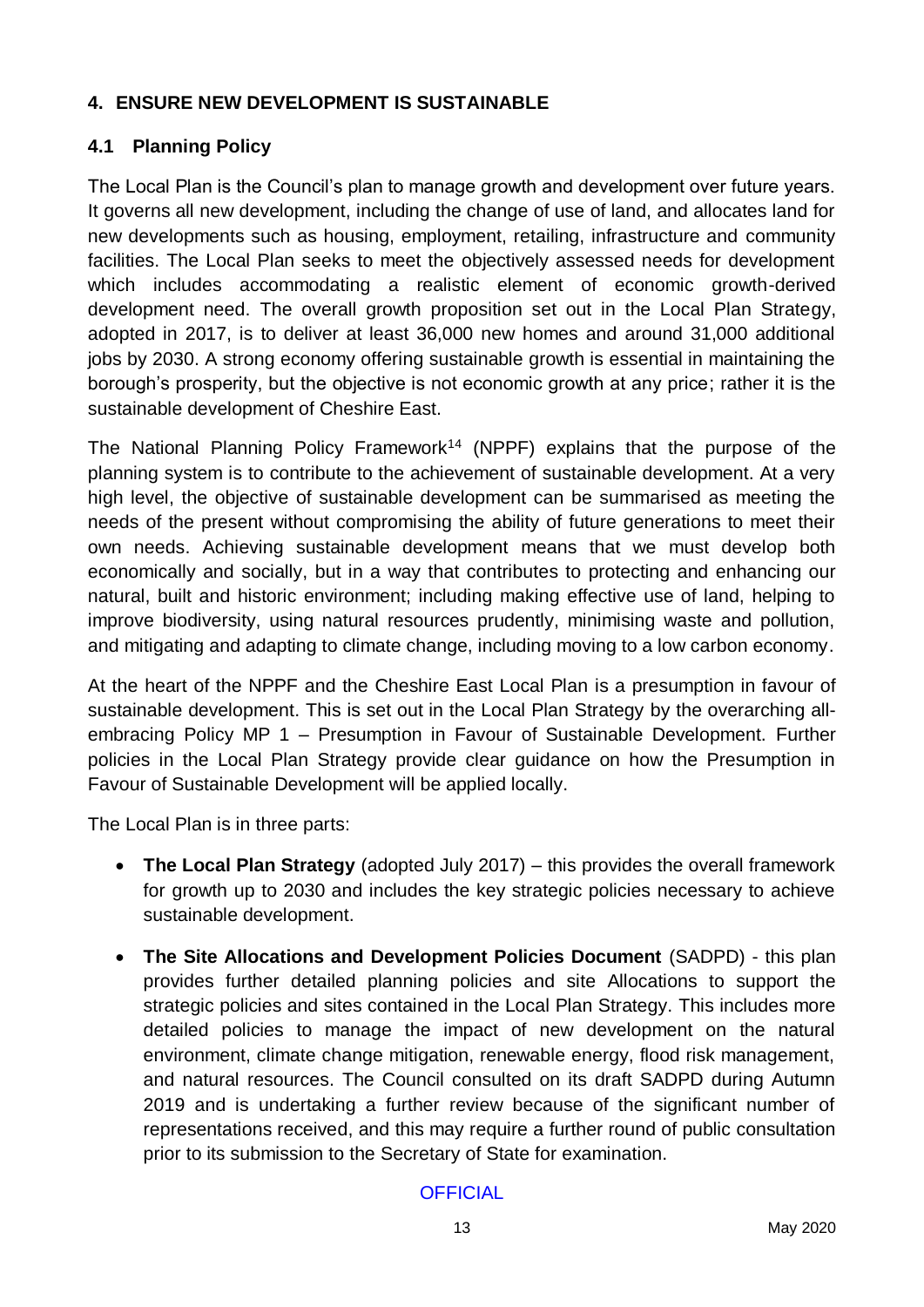• **The Minerals & Waste Development Plan Document (MWDPD)** - this is a plan to govern and manage natural resources. It plans for the extraction and exploitation of earth minerals in all their forms: sand, aggregate, hard rock, salt, coal, shale gas and peat. It also plans for how the sustainable management of waste in the Borough to 2030. A first draft of the MWDPD is being prepared for initial consultation during 2020. A further consultation will be undertaken on the publication draft in 2021 before that plan is also submitted for examination

#### **4.2 Development Management**

The delivery of sustainable development is central to the determination of planning applications ensuring that any new developments comply with appropriate National and Local Plan policies. New developments are required to have regard to all relevant material planning considerations which includes key environmental factors such as air quality, access to sustainable transport, and protection and enhancement of the natural and built environment.

New developments are required to achieve no 'net loss' of biodiversity and deliver a positive net gain for the borough. This can be achieved through financial contribution secured through s106 legal agreements and/or the provision of land to deliver off-site habitat creation. The draft Environment Bill proposes a mandatory requirement for biodiversity net gain in the planning system, to ensure that new developments enhance biodiversity and create new green spaces for local communities to enjoy.

To date the Council has secured financial contribution for biodiversity through section 106 agreements associated with planning permissions with a total value of £1.7m. Funding for biodiversity has also been secured through non-section 106 sources including HS2 Phase 2a - £875,000. The following habitat creation measures have been implemented using contributions secured for biodiversity through the section 106 process:

| <b>Habitat Type</b>      | Quantity                                                                                                                         |
|--------------------------|----------------------------------------------------------------------------------------------------------------------------------|
| <b>Native Species</b>    | 1080m new native species hedgerow                                                                                                |
| <b>Hedgerows</b>         |                                                                                                                                  |
| <b>Species Rich</b>      | In partnership with Cheshire Wildlife Trust's 'Pollinating Cheshire'                                                             |
| Grassland /              | project 13.4ha have been enhanced as species rich grassland.                                                                     |
| <b>Wildflower Meadow</b> |                                                                                                                                  |
| Barn Owl                 | A number of contributions have been received to offset the loss of<br>barn owl foraging habitat which has been used to deliver a |
|                          | substantial number of barn owl boxes in partnership with the Local                                                               |
|                          | Barn Owl Groups.                                                                                                                 |
| Ponds                    | One new pond created, one existing pond restored, and marginal                                                                   |
|                          | planting completed at Queens Park Lake.                                                                                          |
| Lowland Raised Bog       | £50,000 worth of habitat restoration underway at Wybunbury                                                                       |
| and associated           | Moss. £3,780 worth of fencing installed at Blakenhall Moss local                                                                 |
| habitats                 | Wildlife Site to prevent damage to this Lowland Raised Bog Local                                                                 |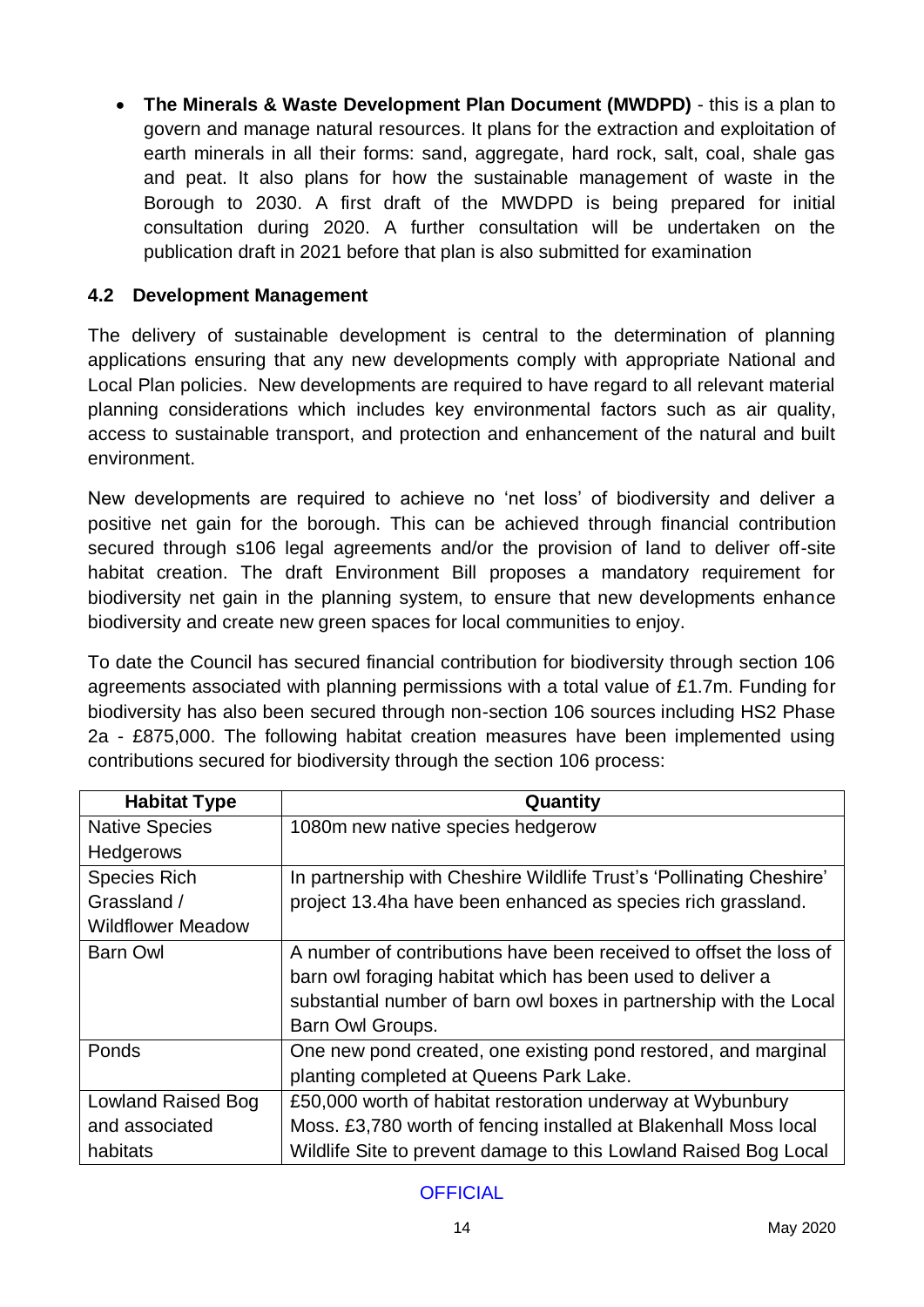## **CASE STUDY – MITIGATING BIODIVERSITY LOSS FROM INFRASTRUCTURE DEVELOPMENT**

The planning application for the widening and dualling of 3.3km of the A500 between Junction 16 of the M6 and the Mere Moss Roundabout was approved in April 2019. The existing habitats within the boundary of the planning application were assessed using the Defra Biodiversity Metric in order to determine their nature conservation importance in an objective standardised manner. The proposals to widen the road will result in the loss of a range of habitats including scrub, broad-leaved plantation woodland and mixed deciduous woodland. Most of the habitats lost to the scheme were considered to be of low to medium value, but there will be the loss of 0.29ha of high value woodland. The total loss of habitat associated with the scheme was anticipated to equate to 43.78 biodiversity units.

The A500 widening scheme included proposals for the enhancement of a number of retained habitats including one and three-quarter hectares of species rich grassland and a small area of marshy grassland. The scheme also included proposals for the planting of new areas of native woodland and scrub. Despite these on-site measures, the scheme was found to result in the loss of a number of biodiversity units. This deficit was mainly the result of the time that newly created or enhanced habitats take to achieve their target condition, which limits the number of units that can be achieved and the lack of opportunities within the boundary of the scheme to undertake further habitat creation measures.

In order to address the shortfall in biodiversity units resulting from the scheme, Cheshire East Highways proposed the payment of a financial contribution to facilitate further off-site habitat creation. The contribution will likely be used towards the creation of species rich grassland in partnership with Cheshire Wildlife Trust as part of the Trust's Pollinating Cheshire Project. A potential site for offsite habitat creation has already been identified.

The Council has a large infrastructure programme to support the delivery of the growth ambitions in the Local Plan Strategy. Schemes such as Congleton Link Road, Middlewich Eastern Bypass, Poynton Relief Road, and the North West Crewe highway package, which all facilitate housing and jobs growth, are either in preparation for delivery or are under construction. As promoter of these schemes, the Council will ensure that any environmental harm is effectively and proportionately mitigated in line with the appropriate planning policies; being mindful at all times of the need to balance the costs of such mitigation against the desire to ensure the schemes are affordable and deliver the desired benefits.

## **4.3 Building Control**

Since 1965 the Building Regulations have been the means by which we regulate for minimum energy efficiency standards in new build and extended homes. Essentially the Building Regulations set standards for how new buildings must be constructed and existing buildings altered to achieve a minimum level of acceptable performance through a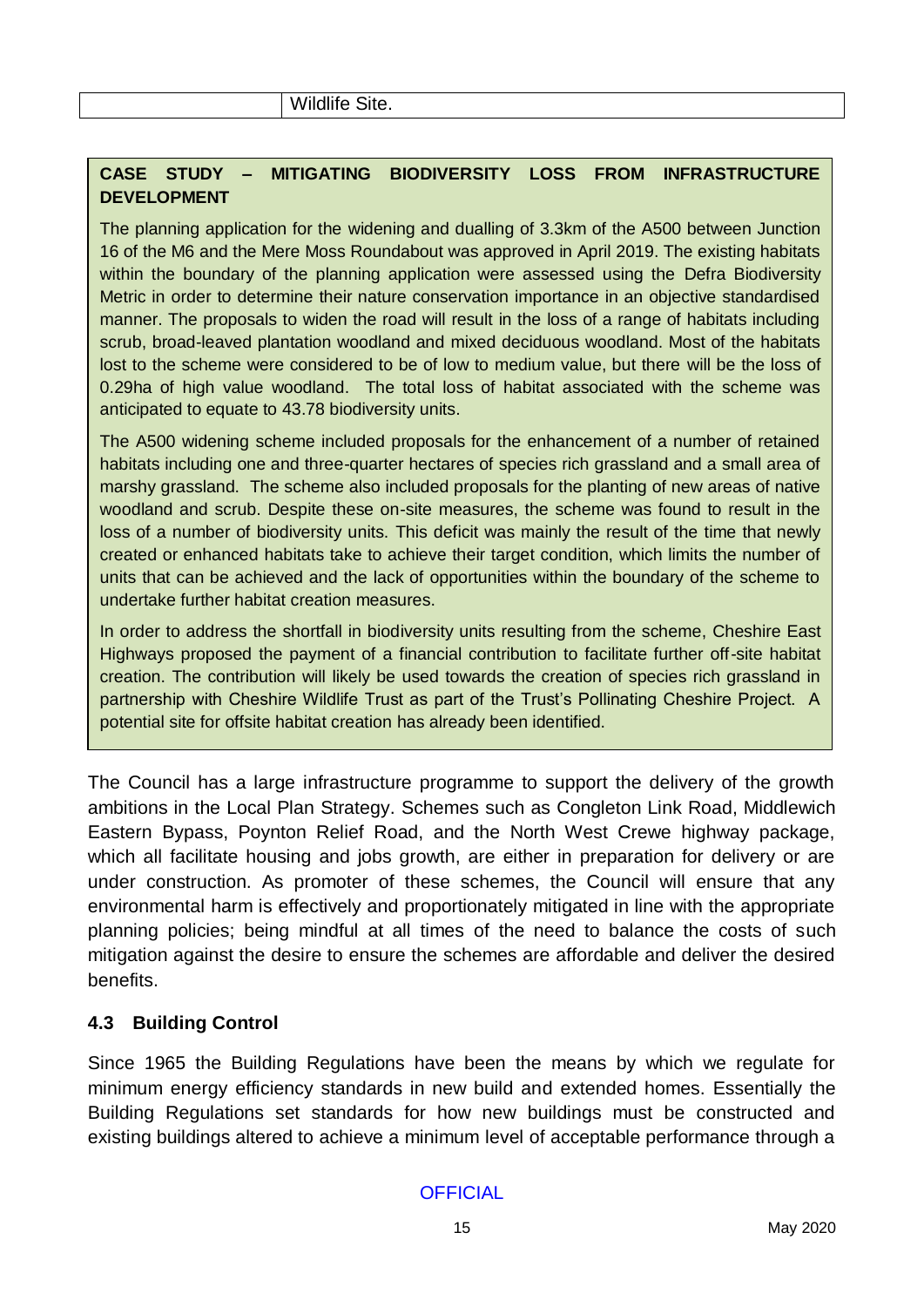framework of nationally developed standards applied locally. Part 6 of the Building Regulations imposes specific requirements for energy efficiency. Schedule 1 Part L – "Conservation of Fuel and Power" provides guidance for the conservation of fuel and power by producing heat and gases and providing building services which are energy efficient and have effective controls.

Homes account for 20% of greenhouse gas emissions in the UK which have reduced by approximately 20% since 1990 through the continued application of the regulations.

In 2019 the Government consulted on the proposed Future Homes Standard<sup>15</sup> for new build homes to be future-proofed with low carbon heating and world-leading levels of energy efficiency, including proposals to improve the energy efficiency of new homes from 2020 as a meaningful and achievable stepping stone to the Future Homes Standard. The Future Homes Standard will provide a consistent national standard, removing the ability of local planning authorities to be able to demand different energy efficiency standards. Implementation is planned for 2025 and will seek to improve carbon reduction emissions by up to 31%.

#### **CASE STUDY – HANDFORTH GARDEN VILLAGE**

The Council is planning to deliver an exemplar sustainable community through its strategic development site at Handforth Garden Village, one of the 14 garden villages selected by Government. A garden village is a development of between 1,500 – 10,000 homes, with an emphasis on high quality design and community benefits. The Strategic Planning Document for the site sets out our vision and aspirations, including:

- A village to meet every day needs for the village residents and minimise the need to travel by car, as well as a 'car and cycle club' environment to minimise use and dependence on the car, and walking, cycling and bus connectivity to Handforth railway station.
- A 'smart village' environment, embracing digital technology and providing shared workspace facilities, including the provision of electric charging vehicle infrastructure throughout the site.
- An integrated district heating network extending across the site to reduce dependency on non-renewable energy sources.
- Incorporation of water efficiency measures and sustainable drainage systems for the management of surface water.
- A net gain for biodiversity through a package of mitigation and enhancement measures on and off site, including green infrastructure that connects and extends existing and newly created habitats to facilitate the movement of species between them, with existing grassland, trees, hedgerows and ponds retained where possible, and new water features designed to maximise their biodiversity value
- Habitat creation by incorporating green roofs and green walls as a way of greening the village centre, residential and employment areas.
- A network of footpaths, cycleways, and green spaces to encourage healthy activity for people of all ages.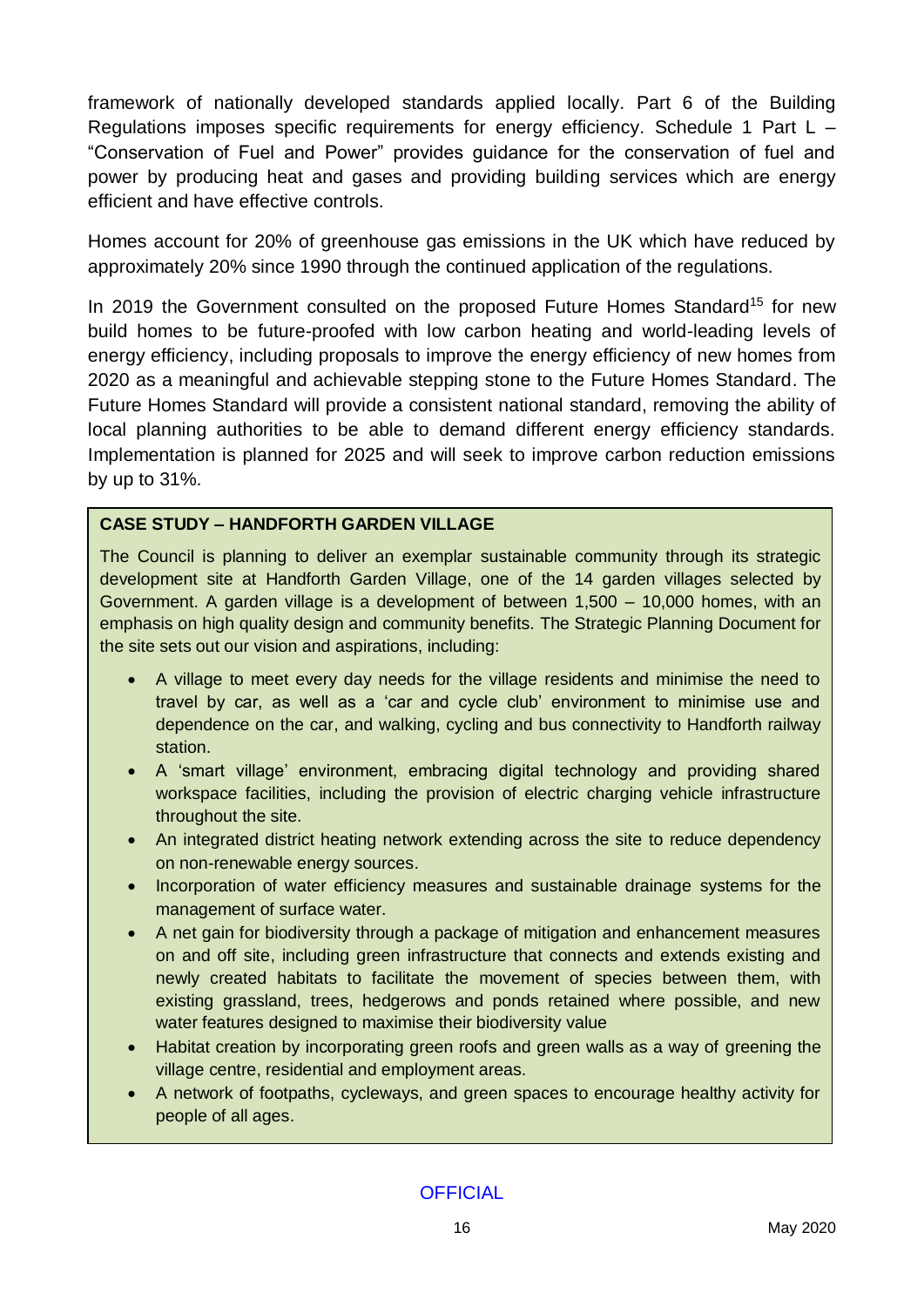## **5. INCREASE SUSTAINABLE TRANSPORT AND TRAVEL**

In Cheshire East our transport infrastructure and services are vital to meet our community needs for connectivity to employment, education, health care, shopping and leisure., However, on-road transport is the largest source of carbon emissions in Cheshire East and is a significant contributor to air pollution within Cheshire East is road transport. This impact is indicative of relatively high car ownership in Cheshire East with 40% of households having two or more cars against a UK average of 29%. Greater use of sustainable transport will help improve air quality and contribute to the decarbonisation of the borough. This means making adequate provision for a range of sustainable transport opportunities to enable travel on foot, by cycle or by public transport wherever possible, thereby reducing reliance on private cars – especially single-occupancy cars.

The Council's Local Transport Plan<sup>16</sup>, adopted in October 2019, considers all forms of transport and how transport will support wider policies to improve our economy, protect our environment and make attractive places to live, work and play. A series of Town Delivery Plans are now in development to focus on how the issues and opportunities identified in the Borough wide Local Transport Plan relate to specific areas, setting out schemes and interventions to improve the transport network and choices. The Town Delivery Plans will also consider the surrounding rural areas and smaller settlements which is vital given the Borough's rural population and economy.

## **5.1 Local Bus Services**

As the predominant mode of public transport bus must be central to decarbonisation. A double decker bus can take 75 cars off the road. Even small changes in travel behaviour can make a big difference. If everyone switched just one car journey a month to bus it would mean one billion fewer car journeys on our roads and a saving of two million tonnes of CO2 every year.

Cheshire East has one of the lowest levels of per capita bus use in England, with an average of only 10.6 trips annually per resident by bus. Bus patronage declined by 22% between 2009-16 in Cheshire East; a more significant decline than occurred nationally. Contributory factors to this decline include the geographical nature and demography of the borough, with high car ownership levels and a number of remote rural areas which are challenging to serve with conventional bus services. Congestion is also identified as one of the causes of reduced bus patronage, owing to adverse impacts on the reliability and attractiveness of bus travel. The trends in local bus patronage place considerable pressure on the viability of commercial bus services, whilst requirements for additional public subsidy place increasing pressures on scarce Council budgets.

The Cheshire East bus network comprises of a mix of commercial and supported (subsidised) services. Commercial bus services are operated by private sector companies in response to levels of travel demand that provide greater potential for revenue generation through bus fares. The Council has only limited opportunity to influence commercial services, since these are controlled by commercial private operators that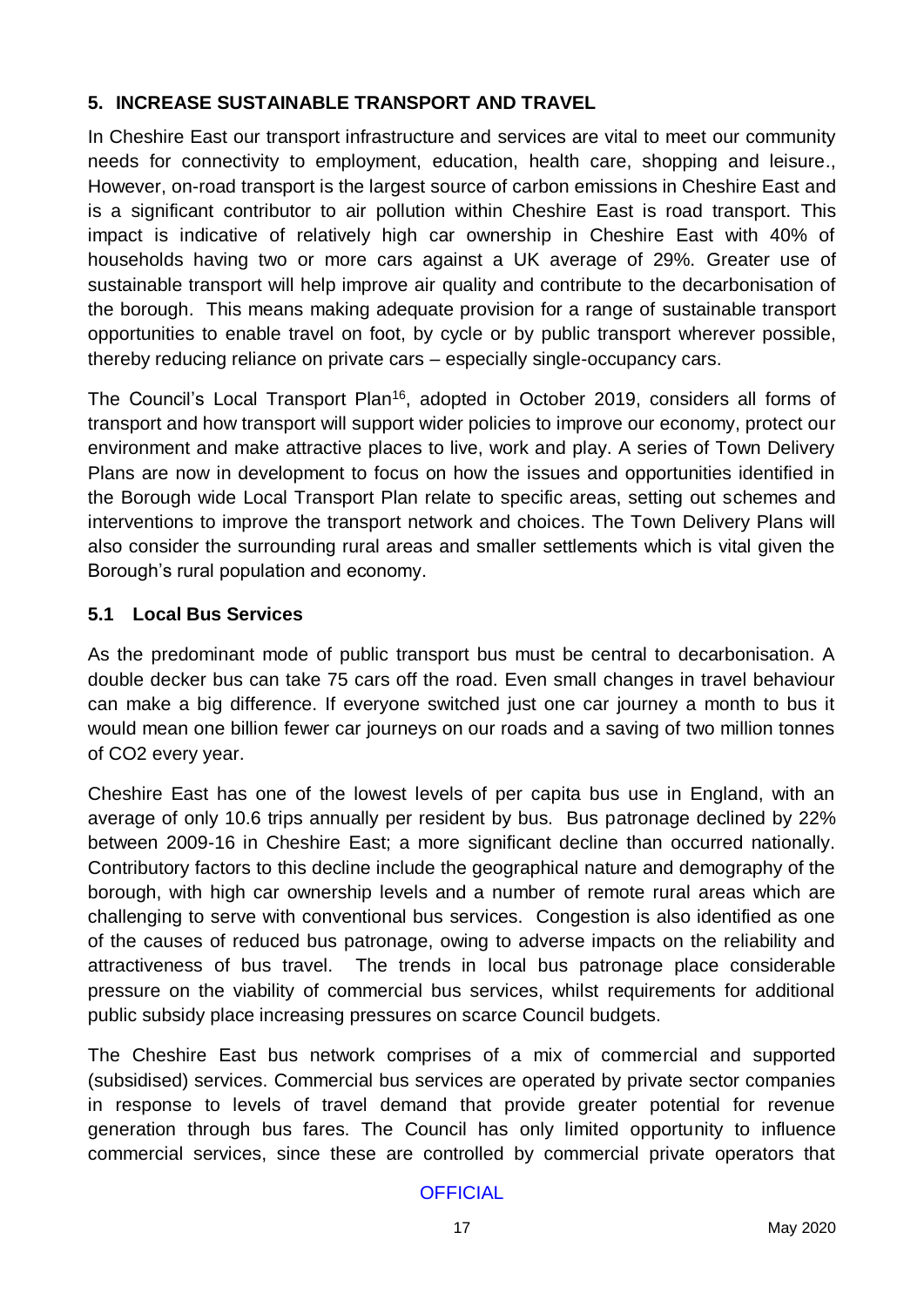include national groups e.g. Arriva, larger regional companies e.g. D&G Buses, and a number of smaller independent bus and coach operators. The Council provides financial support (subsidy) to operate socially-necessary bus services in the Borough. These services enable residents to benefit from local bus services in areas where commercial services do not operate given ongoing Council budget pressures and the subsequent deregistration of commercial services

The coverage of our local bus network is a critical determinant of sustainable transport choices. Currently, accessibility by local bus across Cheshire East is sufficient to provide many of the essential linkages between towns across the Borough although there are a number of localities that do not meet even minimum standards for bus provision. The areas shaded grey on the below map represent those areas within 400 metres of a bus stop which is within 60 minutes public transport travel time of a Principal Town or Key Service Centre. The areas shaded red are not within 400 metres of a bus stop. Importantly, however, these minimum standards increasingly fail to meet passenger's expectations for frequency, duration and reliability of service. Hence, where people have a choice, they are more likely to choose alternatives to the bus network.



#### **Bus Accessibility Across Cheshire East**

The quality of bus infrastructure is also a vital component in making bus services attractive to users. Stations and stops are an integral part of the bus-users experience, as these are the places that provide the waiting room for local bus. All too often the experience is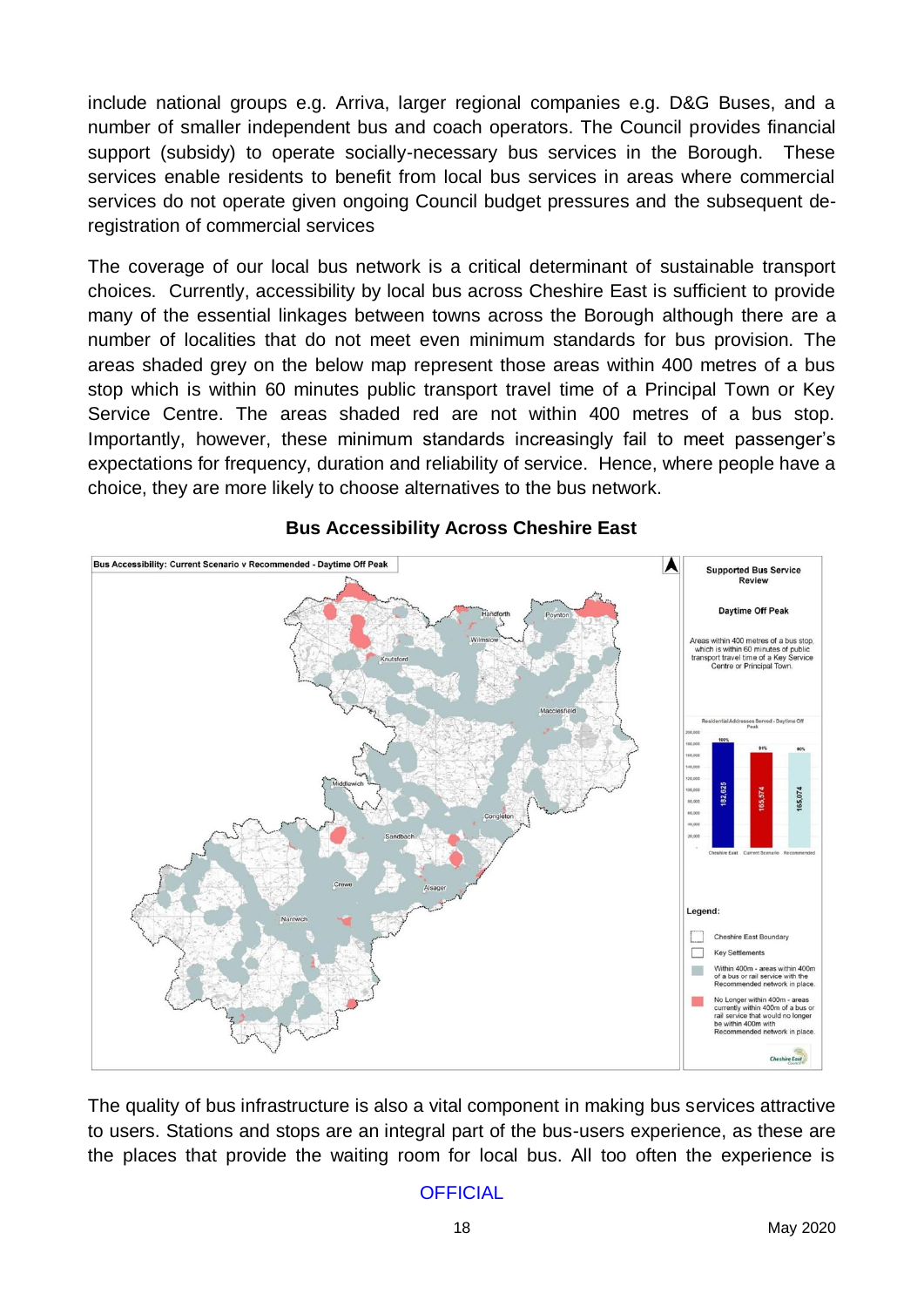miserable, leaving passengers without adequate information, comfort or shelter during their wait for the bus. A significant uplift in the passenger waiting environment is necessary to ensure that local bus use is attractive for modern users. The Council is progressing with a town centre regeneration programme for Crewe that incorporates a new bus interchange.

#### **CASE STUDY – FLEXIBLE TRANSPORT SERVICE**

The Council recognises that traditional, scheduled bus services may not be feasible in all areas of the Borough or meet the needs of all residents and communities in Cheshire East. The Council has provided a flexible demand responsive transport service for a number of years. This service provides a safety net for isolated communities or passengers with particular mobility needs. The service is regularly used by a relatively small but important group of users, who consider it is critical to meeting their local travel needs. Those users typically comprise of vulnerable users across the borough, including the elderly and mobility impaired.

Development of Flexible Demand-responsive Transport offers interesting opportunities for the future of local bus. There is a need to test the commercial viability of various models of flexible transport, which potentially provide more bespoke services both to individual users or to specific user-groups e.g. corporate travel, or links to education or training.

A key drawback of local bus provision is the lack of integrated ticketing options for customers. Most commercial operators across Cheshire East provide a range of ticket options which are exclusive to their own services. Whilst these undoubtedly provide benefits to those users who can rely on only one operator, there are major price penalties for any trip requiring interchange between operators. Development of a system of integrated tickets is a key priority for Transport for the North. Cheshire East will benefit considerably from this outcome, which should enable local people to make cost-effective journeys that rely on more than one local bus company, or require both local bus and local rail services.

The government has recently pledged £5bn over the next five years to improve bus and cycling services in England. To ensure the Council is able to benefit from these funding opportunities, we will:

- Develop a Cheshire East Bus Strategy that defines a future vision for our local bus network;
- Develop Town Delivery Plans to identify the schemes and interventions required to improve the transport network and choices within each locality;
- Identify and prioritise local infrastructure improvements to support bus networks;
- Work in partnership with bus operators and neighbouring councils to enhance the quality, reliability and sustainability of local bus networks;
- Maximise investment in the local bus network through bids to national and regional funding streams.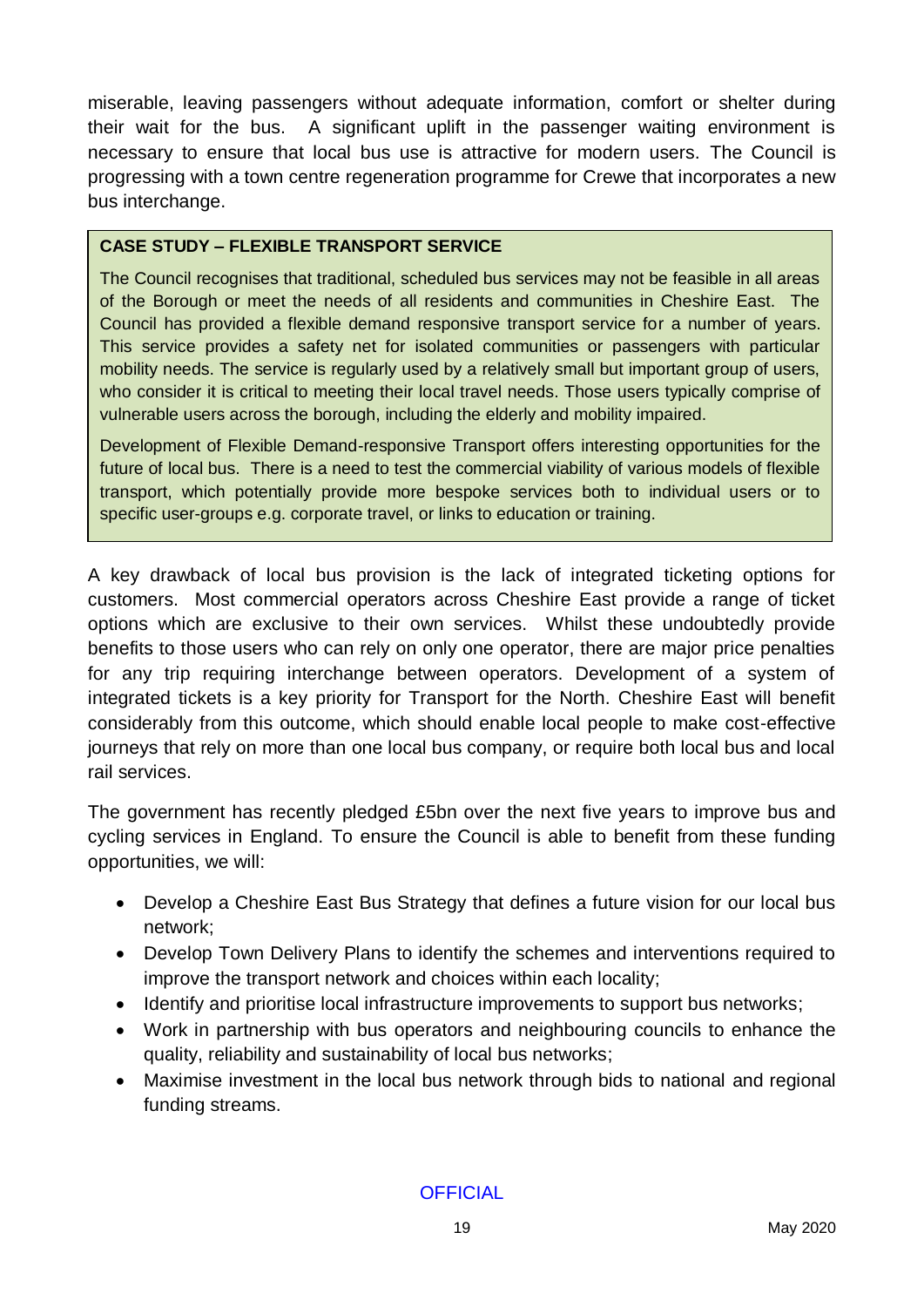#### **5.2 Electric Vehicle Infrastructure**

The Government has announced that a ban on selling new petrol, diesel or hybrid cars in the UK will be brought forward from 2040 to 2035, and could come even earlier if possible. Electric vehicles provide an opportunity to reduce carbon emissions and other vehicle emissions. Electric Vehicles will become ever more popular, with experts forecasting that the purchase price of electric vehicles will reach rough parity with fossil fuel cars by the middle of the decade. Therefore, it is important that there is the necessary infrastructure to cope with this.

The Council has already provided six 50kV rapid charging units in car parks in Congleton, Wilmslow and Nantwich. The sites have been chosen as they are close to destination points such as supermarkets and coffee shops, where drivers can pass 20 minutes or so while waiting for their vehicle to charge. As the Local Planning Authority, the Council is able to request charging points are installed where appropriate as part of the approval process for both domestic and commercial planning applications.

The Council will produce an Electric Vehicle Infrastructure Strategy which will outline the ambition to increase electric charging infrastructure provision, and seek funding opportunities and initiatives which encourage the uptake of electric vehicle usage. The Strategy will also determine the most appropriate locations across the borough depending on the need, land availability, power provision and types of charging points to be installed.

The annual National Travel Survey<sup>17</sup>, undertaken by the Department for Transport, will enable us to monitor the uptake of sustainable transport and travel, and compare with national trends.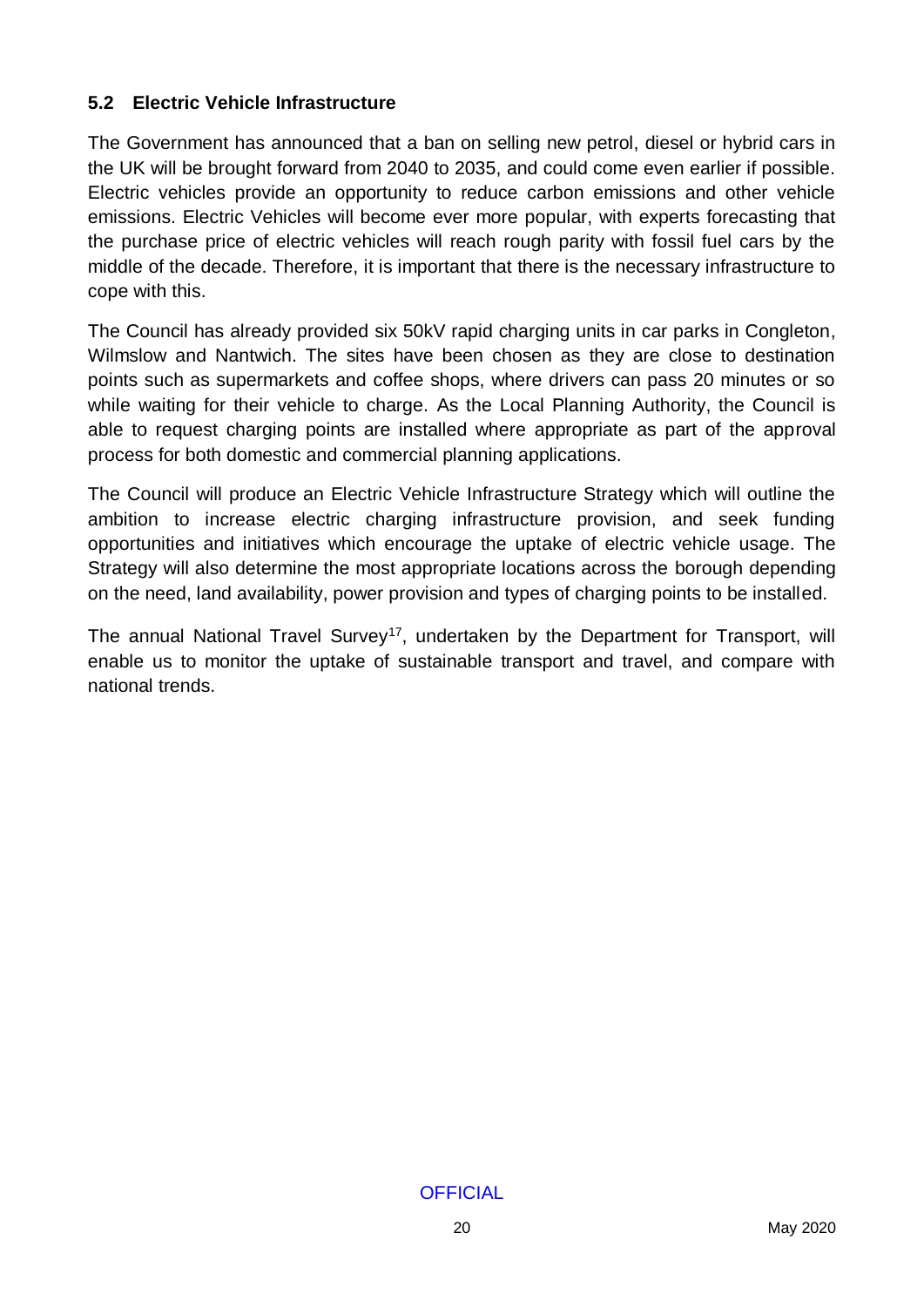## **6. PROTECT AND ENHANCE OUR NATURAL ENVIRONMENT**

Our natural environment provides us with multiple benefits including improving air quality, conserving biodiversity, reducing flood risk and capturing carbon. It contributes to our 'Quality of Place' and enables people to enjoy the outdoors contributing to their physical and mental wellbeing and to our economy. However, we cannot take this for granted and if economic growth is to be sustainable, we must ensure a parallel increase in the quality of our natural environment.

Our Local Plan strategy sets a vision for growth, but one that is balanced in a sustainable way. It envisages a green infrastructure network that will increase the provision of accessible green spaces, supporting flora, fauna and improving general wellbeing. Cheshire East aspires to a comprehensive and connected green infrastructure that will meet the needs of people and nature in the 21<sup>st</sup> century. We aim to pass on a better environment to the next generation.

We aim to deliver a high quality and accessible network of green spaces for people to enjoy, providing a range of social, environmental, economic and health benefits. We will take a coordinated approach to the management of the green infrastructure the Council is responsible for (such as open space, countryside sites, public rights of way, parks, playing pitches, water bodies, highways and our farm estates) to protect, develop and enhance these green spaces for all. We will seek to protect the health of existing ecosystems, encourage the restoration of degraded ecosystems and enhance the biodiversity of the borough. In doing so we will improve people's health and wellbeing by encouraging people of all ages use and have access to green spaces.

The Council has published a Green Infrastructure Plan<sup>18</sup> for Cheshire East to 2030 as a road map for a more comprehensive and connected green infrastructure. The Plan provides an evidence base and framework to guide future decision-making, investment and action for like-minded organisations or individuals who share a vision for excellent green infrastructure. While it has been commissioned by Cheshire East Council, it will be delivered through collective contributions with the involvement of partners, communities, landowners and developers. The Plan identifies key activities that can be aligned to projects and particular interest groups:

- **Urban greening** creating and maintaining vibrant, healthy and inspiring places where people want to live and work.
- **Getting outdoors easily** engaging people and improving community access to, and enjoyment of, green infrastructure for health and wellbeing.
- **Rivers and valleys** catchment-wide activity to improve water quality, natural flood management, re-naturalisation and tranquil enjoyment of watercourses and waterways.
- **Thriving nature** creating and safeguarding well-connected networks of habitats.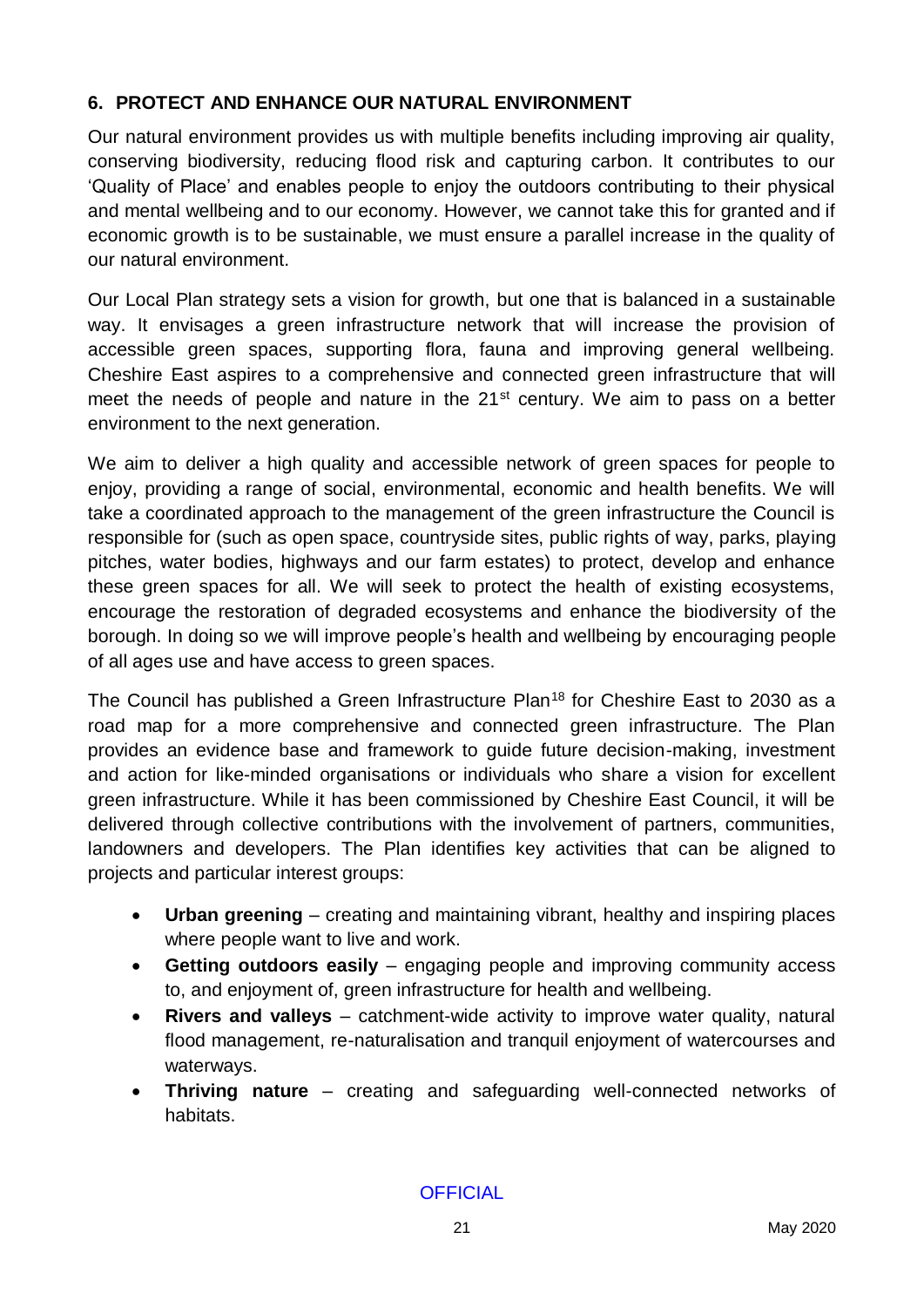- **Working alongside major infrastructure** integrating green infrastructure into major new infrastructure projects and retrofitting green infrastructure alongside existing infrastructure.
- **A distinctive place for culture, heritage and tourism**  enhancing the setting of and access to heritage, landscape and outdoor recreational assets.
- **Environments for business**  creating an attractive and accessible setting for centres of employment and economic activity, both in towns and the countryside.
- **Farmland and soils**  enabling land management which conserves and restores soil productivity and improves carbon sequestration.

The Plan applies these activities at both a landscape scale in urban fringe and rural areas, and to urban projects in the principal towns and key service centres.

While the Council will maintain a commitment to leadership of the Green Infrastructure Plan, it cannot deliver the plan on its own and will require collective contributions from likeminded partners. A key priority for the Council is to develop a range of partnerships at both a landscape and community level to deliver the opportunities and benefits outlined in the plan.

The South West Peak Landscape Partnership is an example of a successful place-based collaborative approach. Utilising Heritage Lottery Funding combined with contributions from a range of delivery partners, the partnership is delivering initiatives across a defined rural landscape area, engaging communities, enhancing habitats and species, generating wider environmental benefits and building stronger connections with the landscape to encourage stewardship.

The Cheshire Local Nature Partnership is another example of collaborative working that has a key role to play in helping Cheshire and Warrington to thrive by championing natural capital benefits for business, people and biodiversity. It brings together a range of organisations involved in improving the local natural environment. The Green Infrastructure Plan identifies that the Local Nature Partnership offers an existing mechanism that presents an opportunity to support partnership working in Cheshire East and more widely across the area.